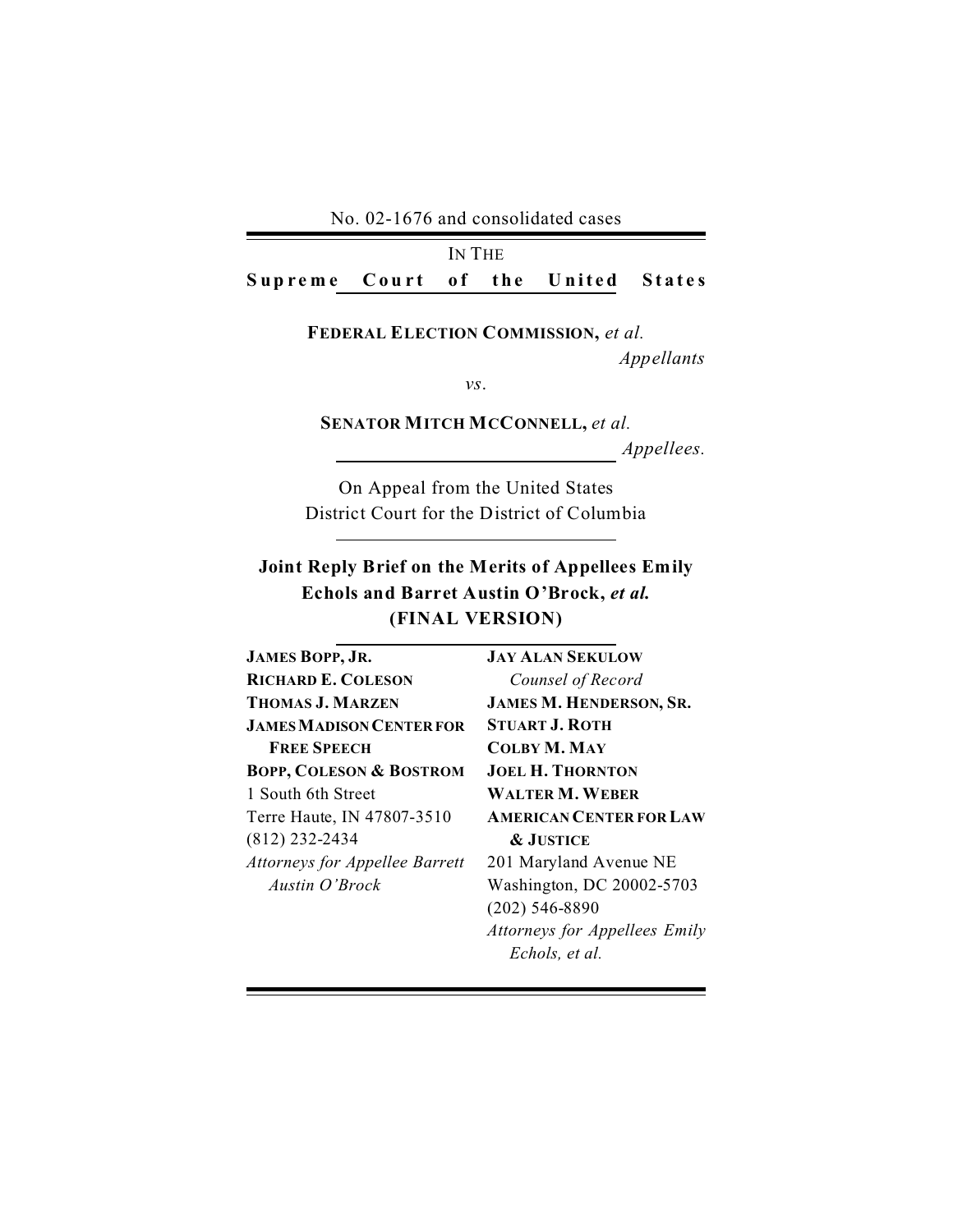## TABLE OF CONTENTS

| Page                                                  |
|-------------------------------------------------------|
|                                                       |
|                                                       |
| Summary of Reply Argument  1                          |
|                                                       |
| I. Because Section 318 Does Not Survive Scrutiny      |
| under Buckley v. Valeo, It Is Unnecessary to Decide   |
|                                                       |
| II. The Government Failed to Show That Section 318 Is |
| Closely Drawn in Support of a Sufficiently            |
| Important Government Purpose  4                       |
| A. The Government Failed to Establish An              |
|                                                       |
| Evidentiary Basis Showing a Sufficiently              |
| Important Government Interest is to be Served by      |
|                                                       |
| 1. Lack of Evidence Provided by the FEC to            |
|                                                       |
| 2. Lack of Evidence in the Hands of the FEC . 8       |
| 3. Lack of Grasp of "Corrupt Acts" or                 |
| "Appearance of Corruption" by the FEC  10             |
| B. The Government Failed to Establish An              |
| Evidentiary Basis Showing That Section 318 was        |
|                                                       |
| 1. Section 318 Prohibits Even Symbolic Political      |
| Contributions by Minors  10                           |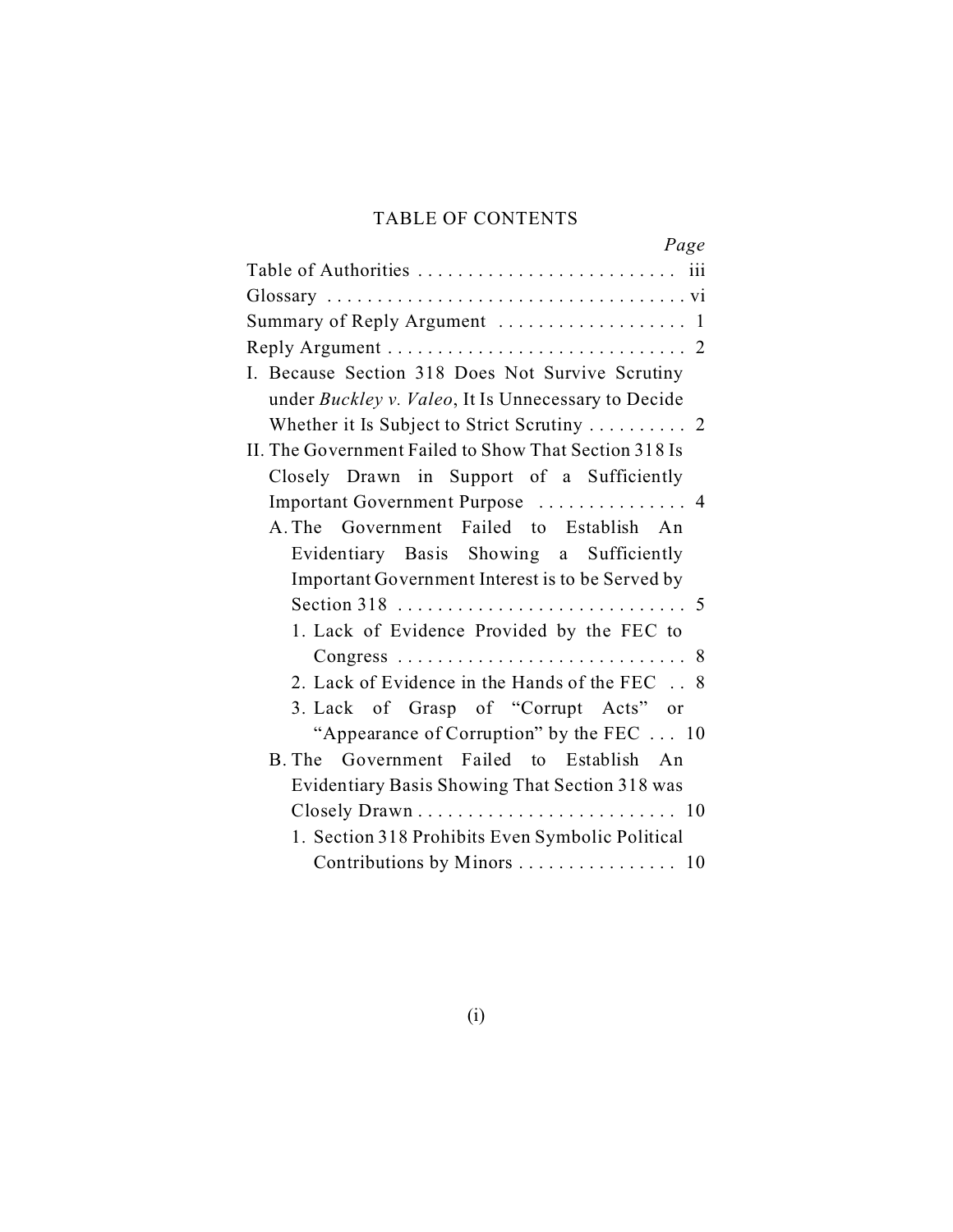### TABLE OF CONTENTS–cont'd

| $1 \, u \leqslant$                               |
|--------------------------------------------------|
| 2. Section 318 Prohibits Political Contributions |
| by Minors Regardless of the Source of Funds,     |
| Potential for Corruption, or the Circumstances   |
|                                                  |
| (a) Banning donations regardless of              |
|                                                  |
| (b) Banning de minimus donations $\ldots$ 13     |
| (c) Banning Donations Regardless of the          |
| Circumstances of the Minors Affected. 13         |
| 3. Section 318 Prohibits Political Contributions |
| by Minors Even Though The FEC Never              |
| Sought a Ban on Contributions  16                |
| 4. Section 318 Prohibits Political Contributions |
| by Minors Even Though A Prior FEC                |
| Regulation Insured that Donations by Minors      |
| were not Conduit Contributions from Parents      |
| or Guardians  17                                 |
|                                                  |
|                                                  |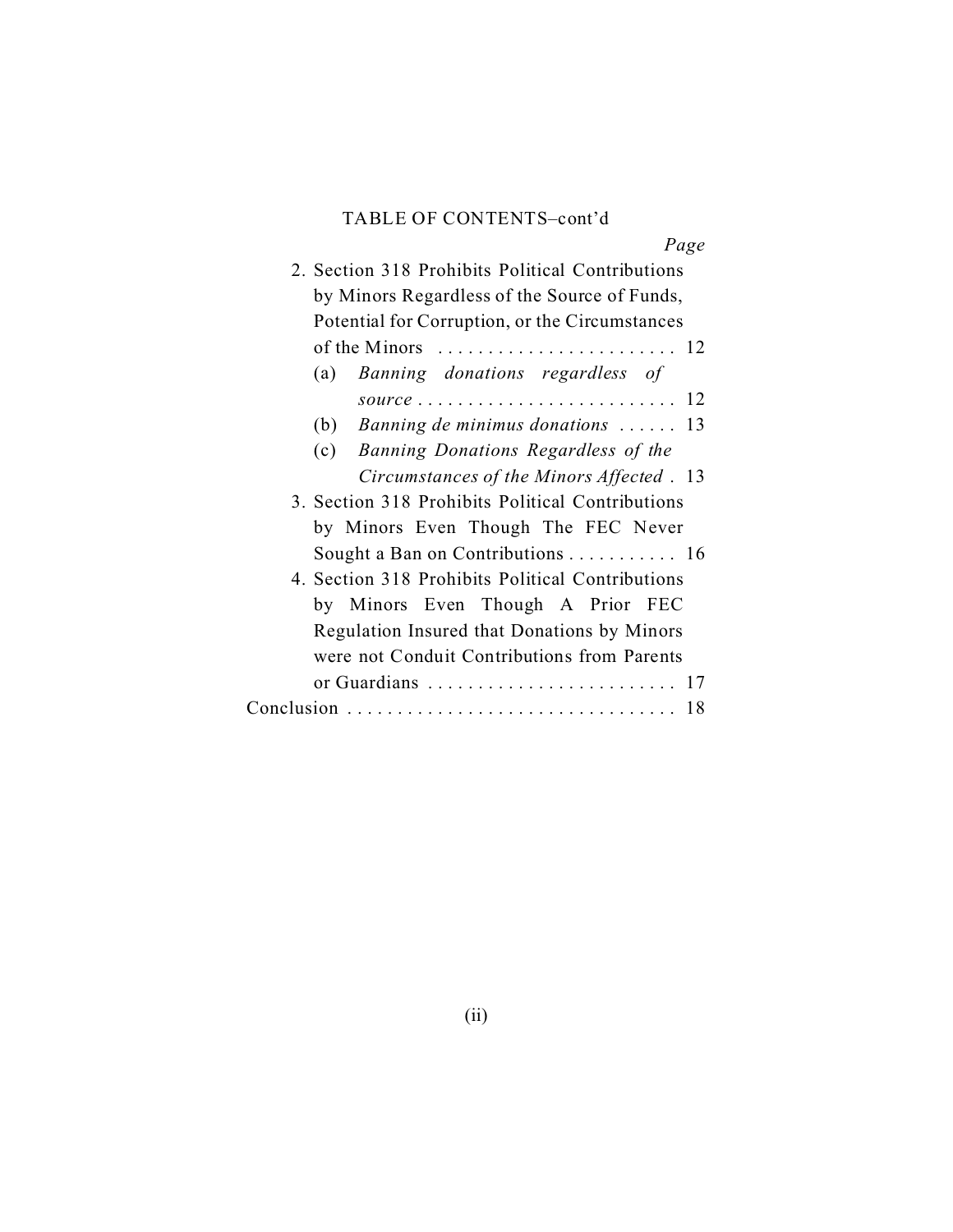#### TABLE OF AUTHORITIES

*Page(s)*

# **CASES**

| Buckley v. Valeo, 424 U.S. 1 (1976)  1, passim                                |
|-------------------------------------------------------------------------------|
| Chisom v. Roemer, 501 U.S. 380 (1991)  2                                      |
| FEC v. Beaumont, 123 S. Ct. 2200 (2003)  3, passim                            |
| FEC v. National Conservative Political Action Comm.,                          |
| 470 U.S. 480 (1985) $\ldots \ldots \ldots \ldots \ldots \ldots \ldots \ldots$ |
| Griffin v. Oceanic Contractors, Inc.,                                         |
| 458 U.S. 564 (1982) $\ldots \ldots \ldots \ldots \ldots \ldots \ldots \ldots$ |
| Harrison v. PPG Industries, Inc.,                                             |
|                                                                               |
|                                                                               |
| Jenkins v. Anderson, 447 U.S. 231 (1980)  2                                   |
| Martinez v. Court of Appeal, 528 U.S. 152 (2000)  2                           |
| NAACP v. Button, 371 U.S. 415 (1963)  12                                      |
| Nixon v. Shrink Missouri Gov. PAC,                                            |
|                                                                               |
| Schneider v. State, 308 U.S. 147 (1939)  18                                   |
| Tinker v. Des Moines Indep. School Dist.,                                     |
| 393 U.S. 503 (1969) $\ldots \ldots \ldots \ldots \ldots \ldots \ldots \ldots$ |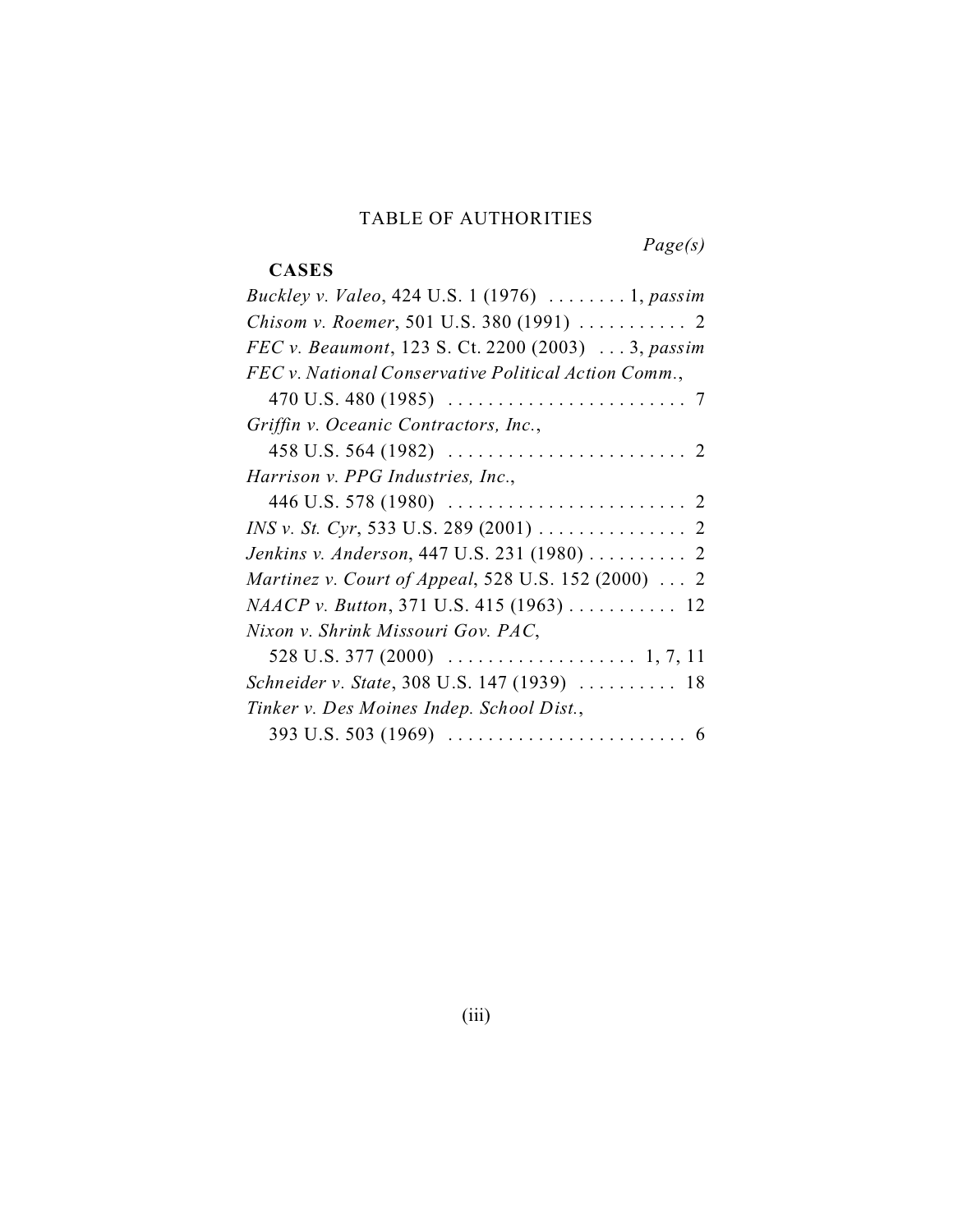#### TABLE OF AUTHORITIES–cont'd

## **STATUTES AND REGULATORY MATERIALS**

| Bipartisan Campaign Reform Act (BCRA)                                                                           |
|-----------------------------------------------------------------------------------------------------------------|
|                                                                                                                 |
|                                                                                                                 |
|                                                                                                                 |
|                                                                                                                 |
| 11 CFR 110.1(i)(2) (2002 rev. ed.) $\ldots \ldots \ldots \ldots$ 17                                             |
| Ala. Code                                                                                                       |
|                                                                                                                 |
|                                                                                                                 |
|                                                                                                                 |
|                                                                                                                 |
| Fla. Stat. Ann.                                                                                                 |
|                                                                                                                 |
|                                                                                                                 |
|                                                                                                                 |
|                                                                                                                 |
|                                                                                                                 |
| Ga. Code Ann.                                                                                                   |
|                                                                                                                 |
|                                                                                                                 |
|                                                                                                                 |
| La. R.S. 23:161 (2002) $\ldots \ldots \ldots \ldots \ldots \ldots \ldots \ldots \ldots \ldots \ldots \ldots$    |
| La. Civ. Code Ann.                                                                                              |
|                                                                                                                 |
| art. 385 (2002) $\ldots \ldots \ldots \ldots \ldots \ldots \ldots \ldots \ldots \ldots \ldots \ldots \ldots 15$ |
| art. 3993 (2002) $\ldots \ldots \ldots \ldots \ldots \ldots \ldots \ldots \ldots \ldots \ldots \ldots \ldots$   |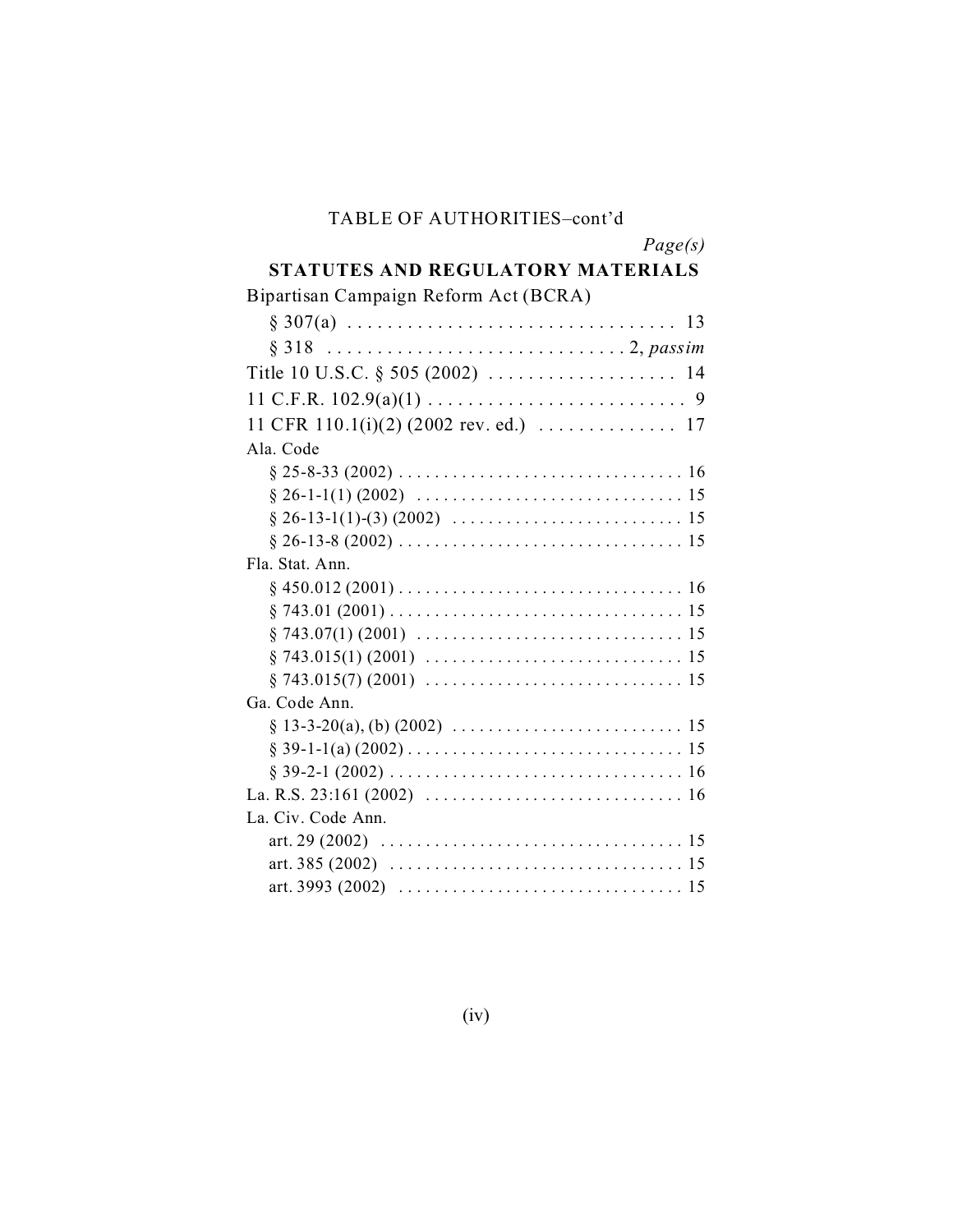#### TABLE OF AUTHORITIES–cont'd

*Page(s)*

#### **CONGRESSIONAL RECORD**

| 148 Cong. Rec. S2145 (daily ed. March 20, 2002)  8                         |
|----------------------------------------------------------------------------|
|                                                                            |
|                                                                            |
|                                                                            |
| (Modern Library 2001) $\ldots \ldots \ldots \ldots \ldots \ldots \ldots$ 2 |
|                                                                            |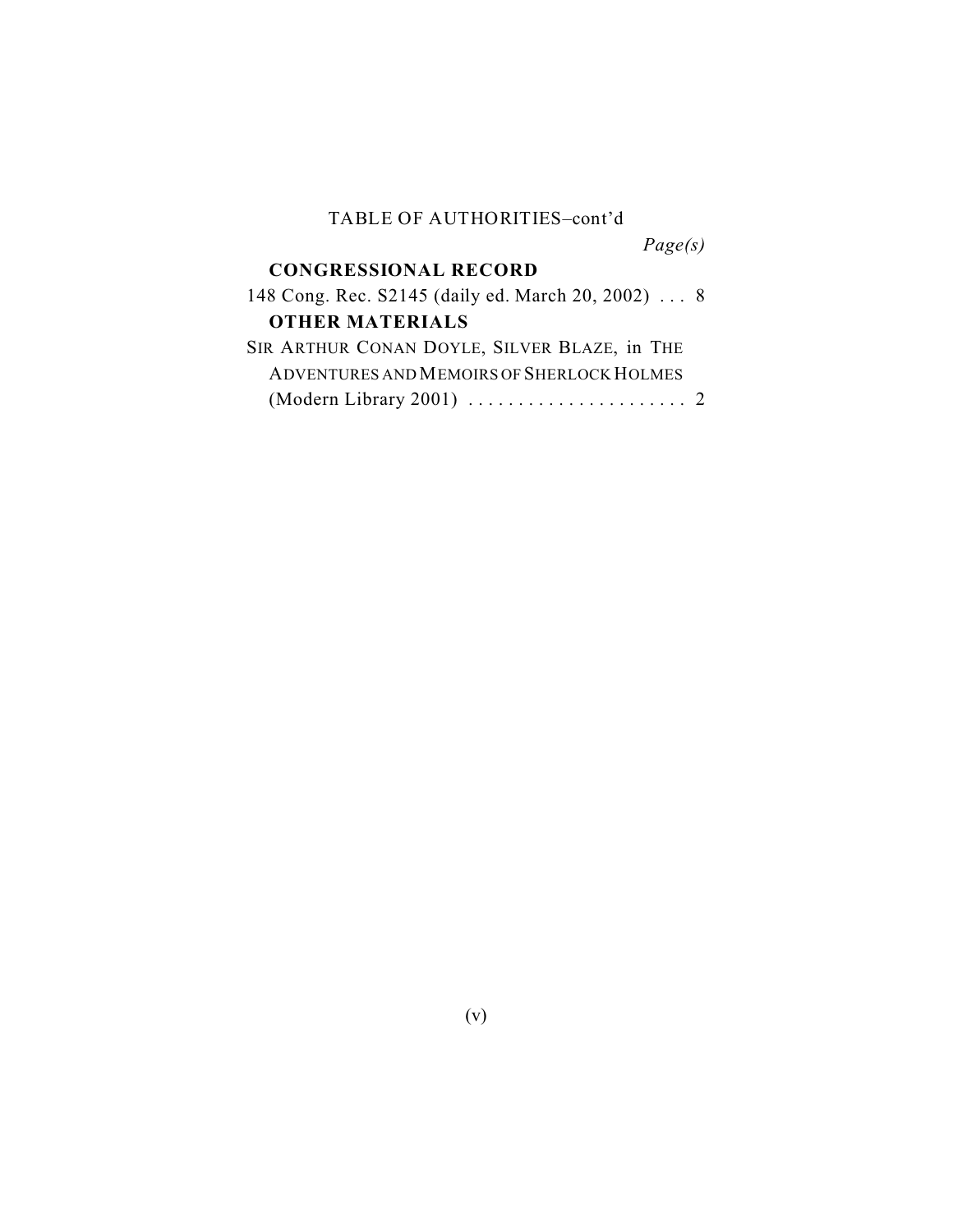### GLOSSARY

BCRA – Bipartisan Campaign Reform Act of 2002 Op. Br. – Opening Brief FEC Br. – FEC Merits Brief JA – Joint Appendix JS – Jurisdictional Statement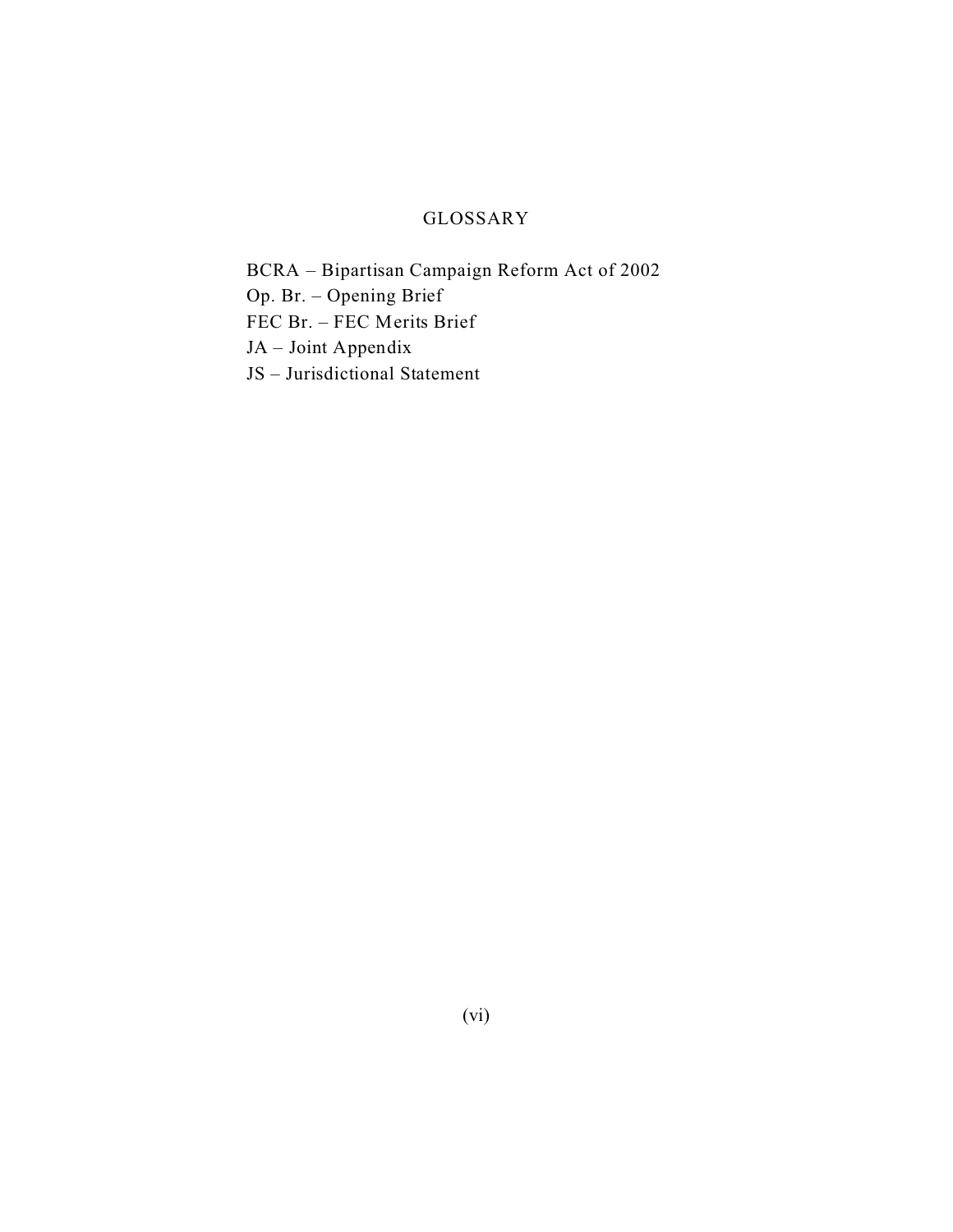#### **SUMMARY OF REPLY ARGUMENT**

This Court has not abandoned its teaching in *Buckley v. Valeo*, 424 U.S. 1 (1976) that *political contributions* embody the exercise of fundamental rights at the core of the First Amendment. 424 U.S. at 14 ("contribution and expenditure limitations operate in an area of the most fundamental First Amendment activities"); *id*., 424 U.S. at 22 ("The Act's contribution and expenditure limitations also impinge on protected associational freedoms"). The First Amendment dimension of contributions is obvious:

a decision to contribute money to a campaign is a matter of First Amendment concern . . . . Through contributions the contributor associates himself with the candidate's cause, helps the candidate communicate a political message with which the contributor agrees, and helps the candidate win by attracting the votes of similarly minded voters.

*Nixon v. Shrink Missouri Gov. PAC*, 528 U.S. 377, 400 (2000) (BREYER, J., joined by GINSBURG, J., concurring).

On appeal, then, unless *Buckley* is to be overturned, the Government is bound to this Court's teaching in *Buckley* that *political contributions* have an important constitutional stature. Thus, it fell to the Government to show that the district court erred in concluding that Section 318 failed constitutional scrutiny under *Buckley*. In its two paragraph argument against the judgment below, however, the Government omitted even an express contention of error by the district court. *See* FEC Br. at 133-34. The Government offered no legally sufficient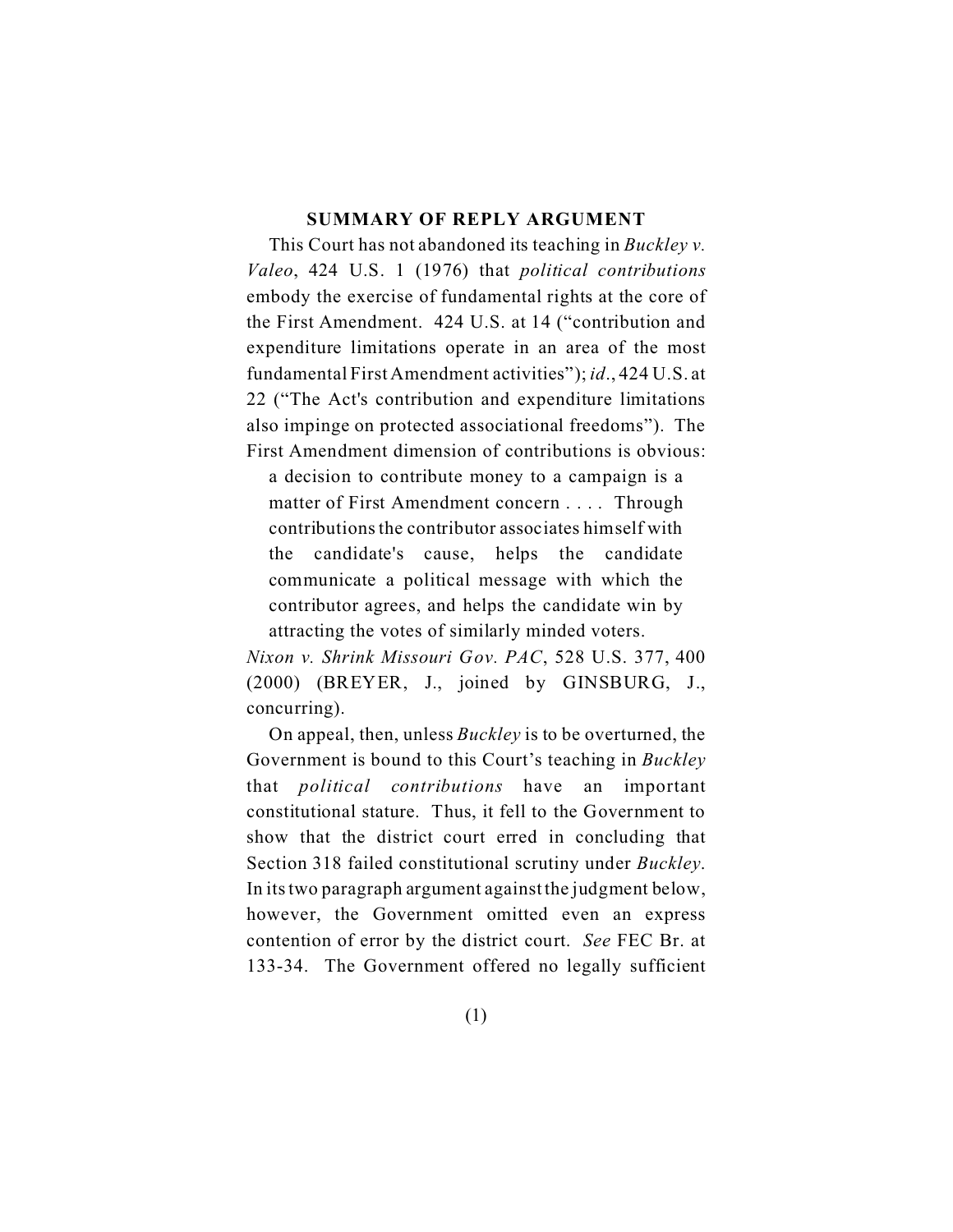reason to reverse the judgment below.

The Government did not dispute that the complete ban on political donations by minors is subject to the exacting scrutiny described by *Buckley*. Nor did the Government identify any error in the manner of the district court's application of *Buckley* scrutiny to Section 318.<sup>1</sup> Instead, the Government offers only two meritless arguments in its attack on the judgment below.

#### **REPLY ARGUMENT**

## I. **BECAUSE SECTION 318 DOES NOT SURVIVE SCRUTINY UNDER** *BUCKLEY V. VALEO***, IT IS UNNECESSARY TO DECIDE WHETHER IT IS SUBJECT TO STRICT SCRUTINY.**

The Government opens its defense of Section 318 by arguing against the application of strict scrutiny to Section 318. The Government urges that, in light of this Court's

<sup>1.</sup> Invoking the literary device of the hounds that did not bark in the night, *see* SIR ARTHUR CONAN DOYLE,SILVER BLAZE, in THE ADVENTURES AND MEMOIRS OF SHERLOCK HOLMES 272 (Modern Library 2001), this Court and individual Justices have occasionally considered the meaning to be drawn from unexpected silences. *See INS v. St. Cyr*, 533 U.S. 289, 320 n.44 (2001); *Martinez v. Court of Appeal*, 528 U.S. 152, 159 and n.6 (2000); *Chisom v. Roemer*, 501 U.S. 380, 396 n.23 (1991); *Griffin v. Oceanic Contractors, Inc.*, 458 U.S. 564, 588 n.20 (1982) (Stevens, J., joined by Blackmun, J.) (dissenting); *Jenkins v. Anderson*, 447 U.S. 231, 244 (1980) (Stevens, J.) (concurring in the judgment); *Harrison v. PPG Industries, Inc.*, 446 U.S. 578, (1980) (Rehnquist, J.) (dissenting). The Government is curiously silent about the choice of standards below and their application.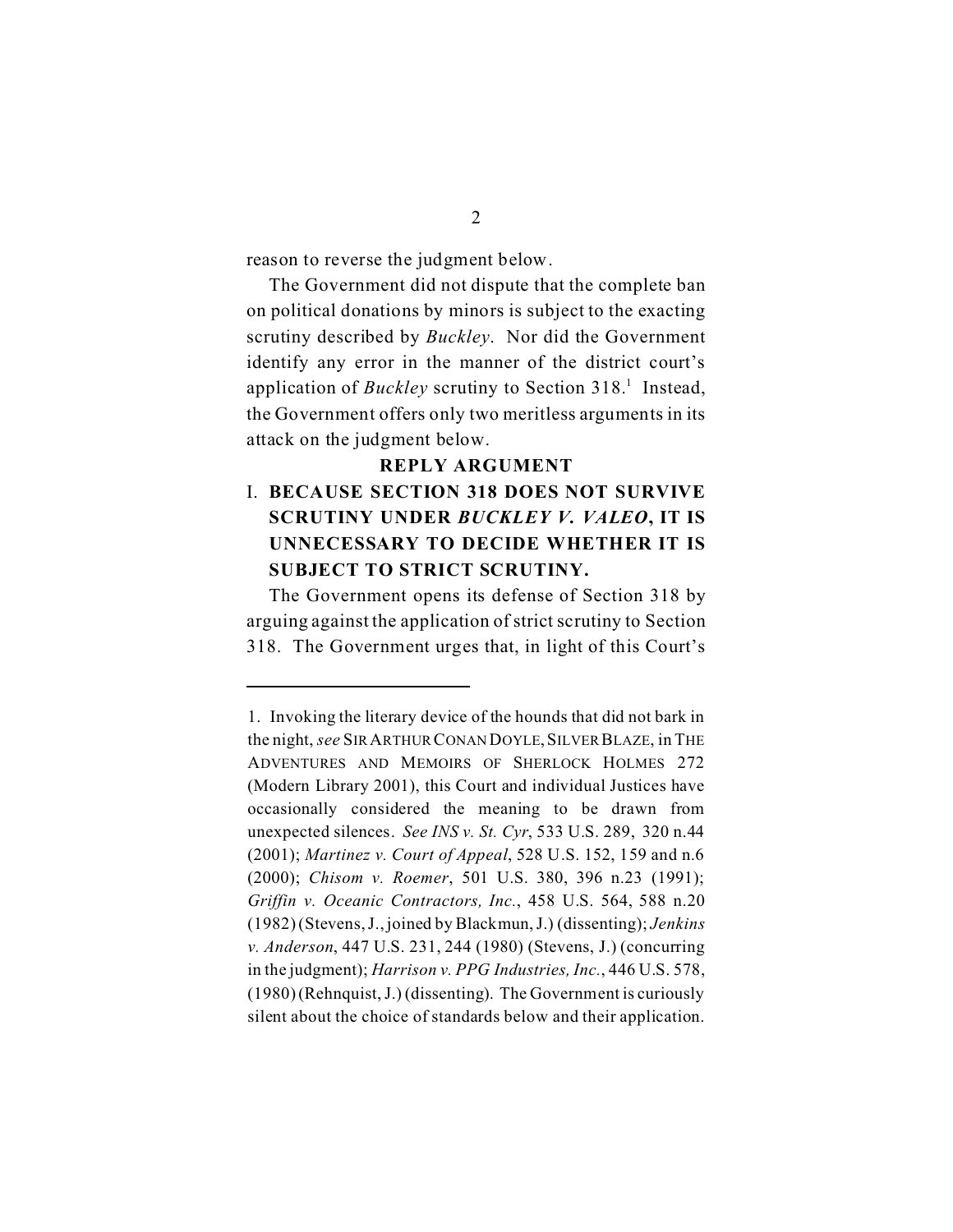decision in *FEC v. Beaumont*, 123 S. Ct. 2200 (2003), strict scrutiny is not applicable to the ban on political contributions by minors. See FEC Br. at 133-34.<sup>2</sup> That argument is a distraction because even under the more lenient scrutiny called for by *Buckley v. Valeo*, 424 U.S. 1, 25 (1976), Section 318 is unconstitutional. *See* Op. Br. at 3-4 (discussing holding).

The Government's argument responds to a *footnote* in the Opening Brief for these Appellees. *See* Op. Br. at 34 n.38. There, these minor Appellees noted that strict scrutiny is apt in the analysis of Section 318 because that section completely prohibits political campaign contributions by minors. *Id*. Key differences between the corporation contributions ban sustained in *Beaumont* and the complete ban on political contributions by minors imposed by Section 318, *see* Op. Br. at 37-39, undoubtedly justify the application of strict scrutiny.

The Government leaves unmentioned the fact that the footnote in question is appended to an explanation of the harmony between *Beaumont* and the judgment below. *See* Op. Br. at 34, Argument I(D). Remarkably, while attacking the call for application of strict scrutiny, the Government failed to respond to, or rebut, the meticulous showing by these Appellees that the judgment below rested on the sound application of *Buckley* scrutiny. *See*

<sup>2.</sup> It is worth noting, however, that the Government characterizes Section 318 as a *ban*, not a *limitation*. *See* FEC Br. at 134 ("the fact that BCRA § 318 bans rather than limits contributions by minors . . . is relevant to the First Amendment analysis").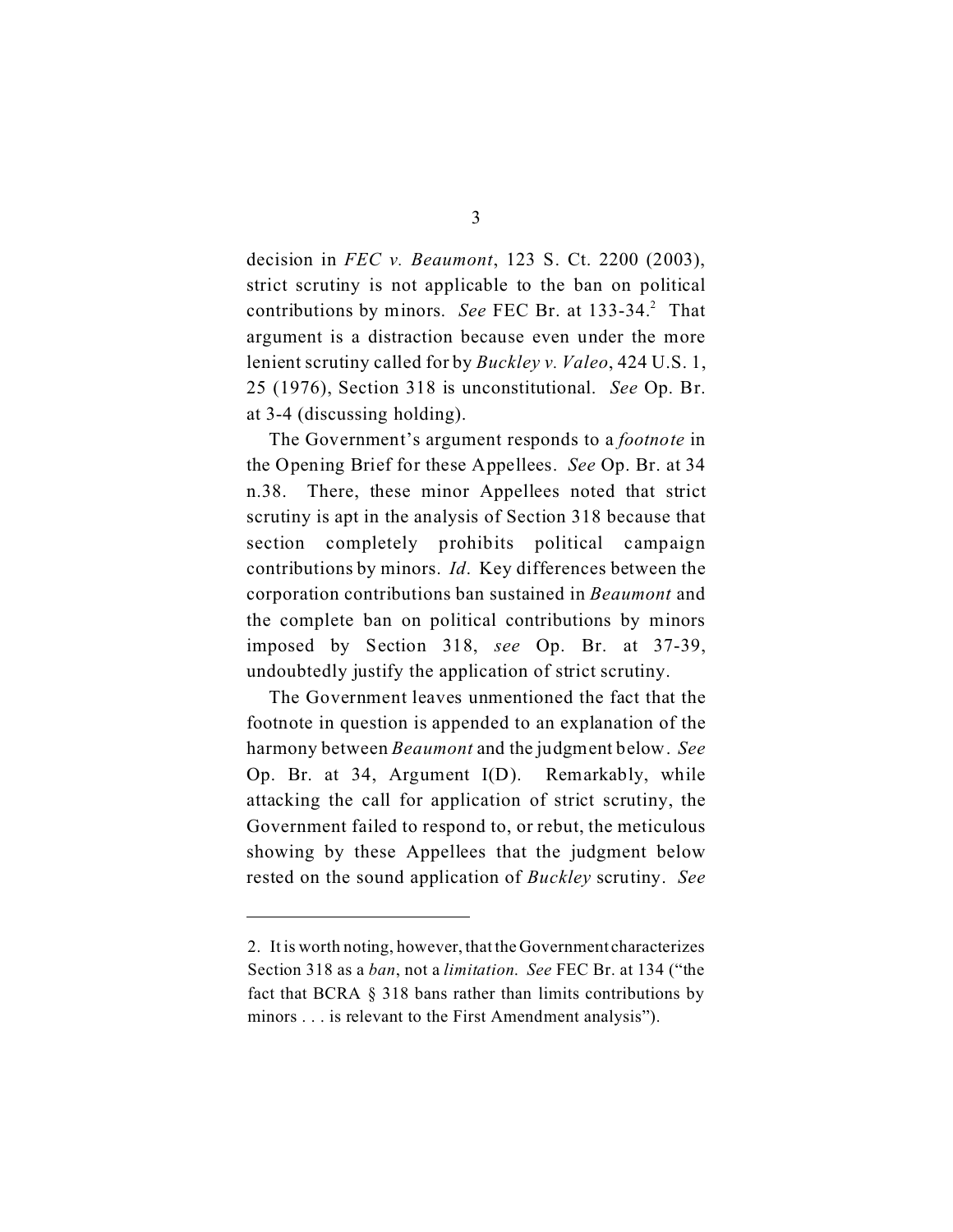Op. Br. at 19-34. Because, as the district court correctly concluded, Section 318 does not survive *Buckley* scrutiny, this Court need not decide whether strict scrutiny applies to Section 318.<sup>3</sup>

## II. **THE GOVERNMENT FAILED TO SHOW THAT SECTION 318 IS CLOSELY DRAWN IN SUPPORT OF A SUFFICIENTLY IMPORTANT GOVERNMENT PURPOSE.**

The Government asserts that Section 318 is "a valid means of preventing circumvention" of contribution limits by adults. *See* FEC Br. at 134. The Government's "validity" standard is inconsistent with the First Amendment values at stake here and does not comport with this Court's application of a "rigorous standard of review," 424 U.S. at 29, in *Buckley*.

Instead of mere "validity," *Buckley* calls for an examination of the interest to be served and of the means chosen to serve the interest. Only sufficiently important purposes suffice to sustain limitations on contributions. 424 U.S. at 25. Moreover, there must be a sufficiently close drawing of the means to the end. *Id*.

The judgment below – that Section 318 violates the Constitution – rests on the conclusions of law separately reached by Judges Henderson and Kollar-Kotelly that the challenged provision did not survive scrutiny under

<sup>3.</sup> This Court need not decide the level of scrutiny applicable to Section 318 unless it concludes, first, that the district court erred in concluding that Section 318 fails scrutiny under *Buckley.*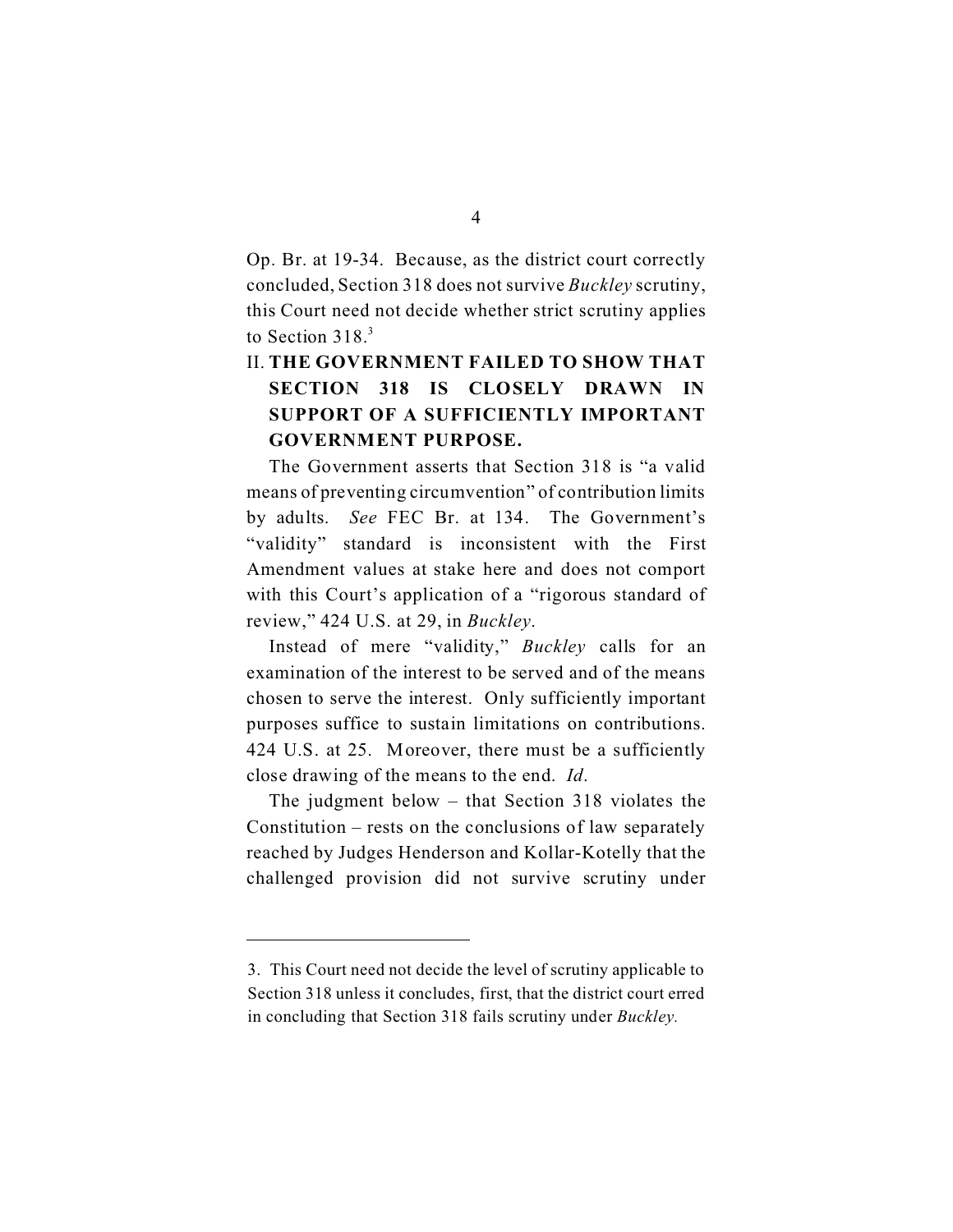*Buckley*. 4 Rather than showing how the district court erred in its choice of the applicable standards or its application of them, the Government chooses here only to repeat its highly abbreviated, "children cannot vote so they do not count" argument. FEC Br. at 134.

## A. THE GOVERNMENT FAILED TO ESTABLISH AN EVIDENTIARY BASIS SHOWING A SUFFICIENTLY IMPORTANT GOVERNMENT INTEREST IS TO BE SERVED BY SECTION 318.

The Government asserts that Section 318 is a "valid means of preventing circumvention of the FECA/BCRA contribution limits by adults who might otherwise use minors as surrogate contributors." *See* FEC Br. at 134.

<sup>4.</sup> See Op. Br. at 3-4; Supp. App. 462sa (Henderson, J.) ("the government has not even demonstrated under *Buckley*'s contribution-to-candidate standard of review that section 318 serves a 'sufficiently important interest' by means 'closely drawn to avoid unnecessary abridgement of [First Amendment] freedoms'"); Supp. App. 1009sa (Kollar-Kotelly, J.) ("even if exacting scrutiny were applied to the present situation, Defendants have failed to present sufficient evidence to establish that parents' use of minors to circumvent campaign finance laws serves an important government interest"). Judge Leon concurred in the legal conclusions that formed the basis of the view expressed by Judges Henderson and Kollar-Kotelly that Section 318 failed scrutiny under *Buckley*. Supp. App. 1180sa.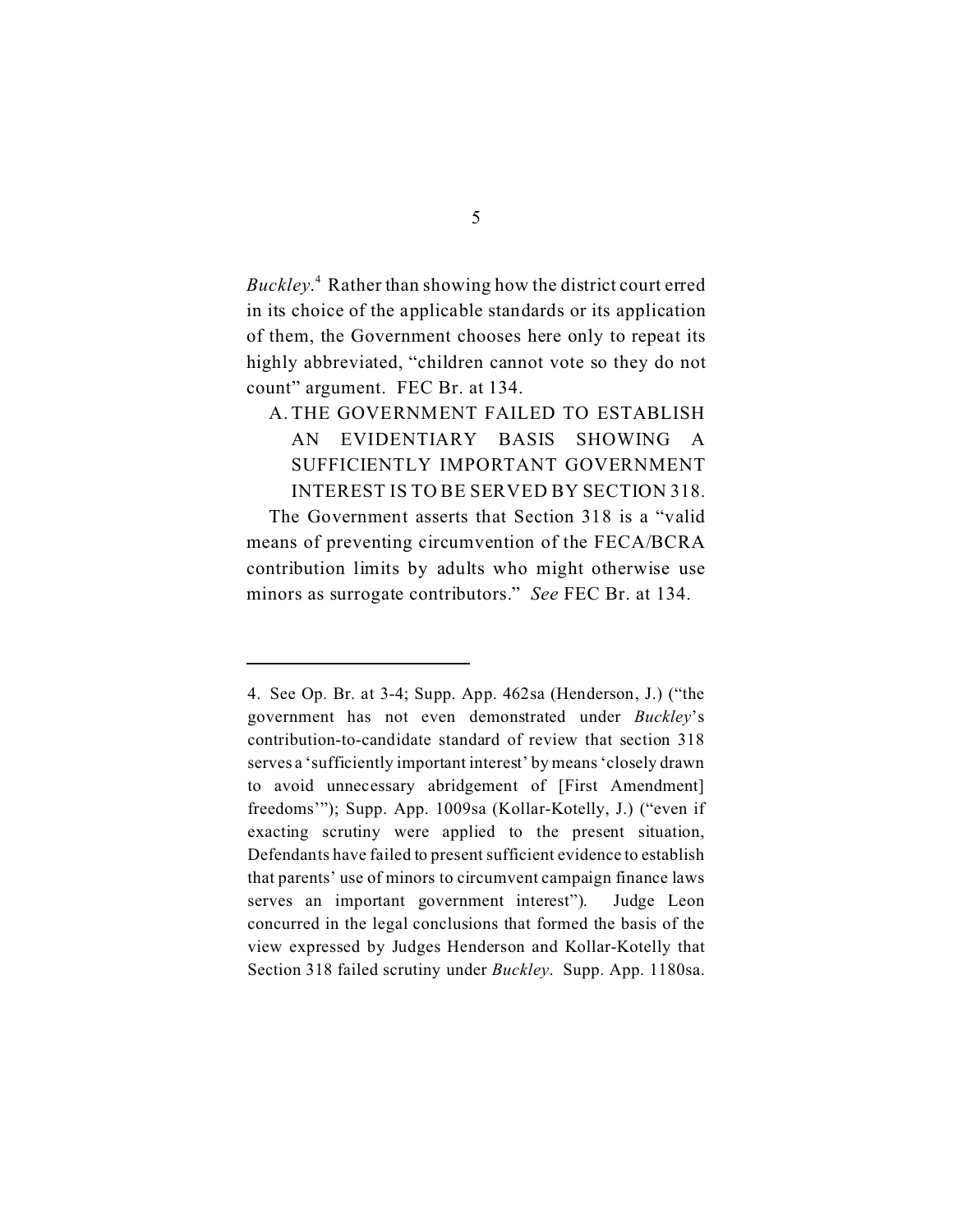Mere conjecture or speculation about circumvention of contribution limitations cannot justify the wholesale denial of constitutional rights of minors. All three judges below concluded that the Government had failed to carry its evidentiary burden on this question:

- *Judge Henderson* concluded that "[t]he government's evidence of corruption-by-conduit . . . is remarkably thin . . . ." Supp. App. 463sa.
- *Judge Kollar-Kotelly* found that "the evidence presented is insufficient to support government action that abridges constitutional freedoms," Supp. App. 1010sa, and that "[t]he Government's failure" to proffer "a more robust record establishing that such corruption exists" "dooms their argument and Section 318 of BCRA," Supp. App. 1011sa.
- *Judge Leon* concluded that, "[i]f there were in fact more substantial evidence of such circumvention . . . then restrictions, which are somewhat more onerous on children than on adults given a child's lack of independence, may be justifiable based on a compelling government interest. *That is not the case here*." Supp. App. 1180sa (emphasis added).

Absent a quantum of evidence sufficient to support the asserted justification for Section 318, this new federal ban on political contributions only serves the speculations of Congress. *Cf. Tinker v. Des Moines Indep. School Dist.*, 393 U.S. 503, 508-09 (1969) ("undifferentiated fear or apprehension of disturbance is not enough to overcome the right to freedom of expression"). Conjecture and speculation, however, do not equate with the kind of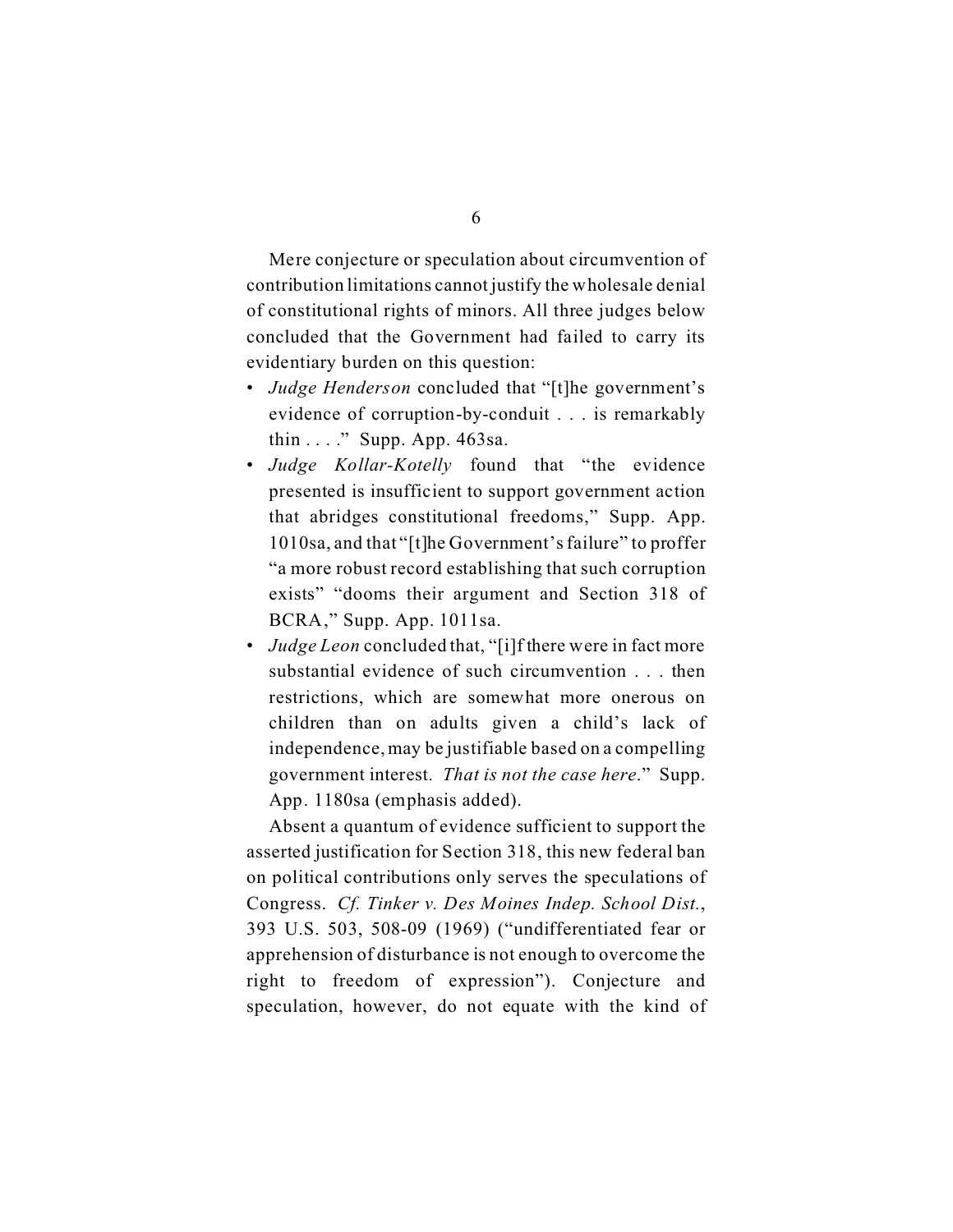substantive evidence necessary to sustain a burden on First Amendment rights. This Court has explained: "We have never accepted mere conjecture as adequate to carry a First Amendment burden . . . ." *Nixon v. Shrink Missouri Government PAC*, 528 U.S. 377, 392 (2000) (SOUTER, J., joined by REHNQUIST, C. J., and STEVENS, O'CONNOR, GINSBURG, and BREYER, JJ.).

The district court's conclusion regarding the Government's weak evidentiary showing to establish the relevant governmental interest echoes this Court's view in *FEC v. National Conservative Political Action Comm.*, 470 U.S. 480 (1985). There, this Court explained:

the FEC attempted to show actual corruption or the appearance of corruption by offering evidence of high-level appointments in the Reagan administration of persons connected with the PACs and newspaper articles and polls purportedly showing a public perception of corruption. . . . A tendency to demonstrate distrust of PACs is not sufficient. We think the District Court's finding that 'the evidence supporting an adjudicative finding of corruption or its appearance is evanescent,' was clearly within its discretion, and we will not disturb it here.

470 U.S. at 499-500 (REHNQUIST, J., joined by Burger, Ch. J., and Brennan, Blackmun, Powell, STEVENS, and O'CONNOR, JJ.) (citation omitted). The Government's "thin" evidence here was just as evanescent.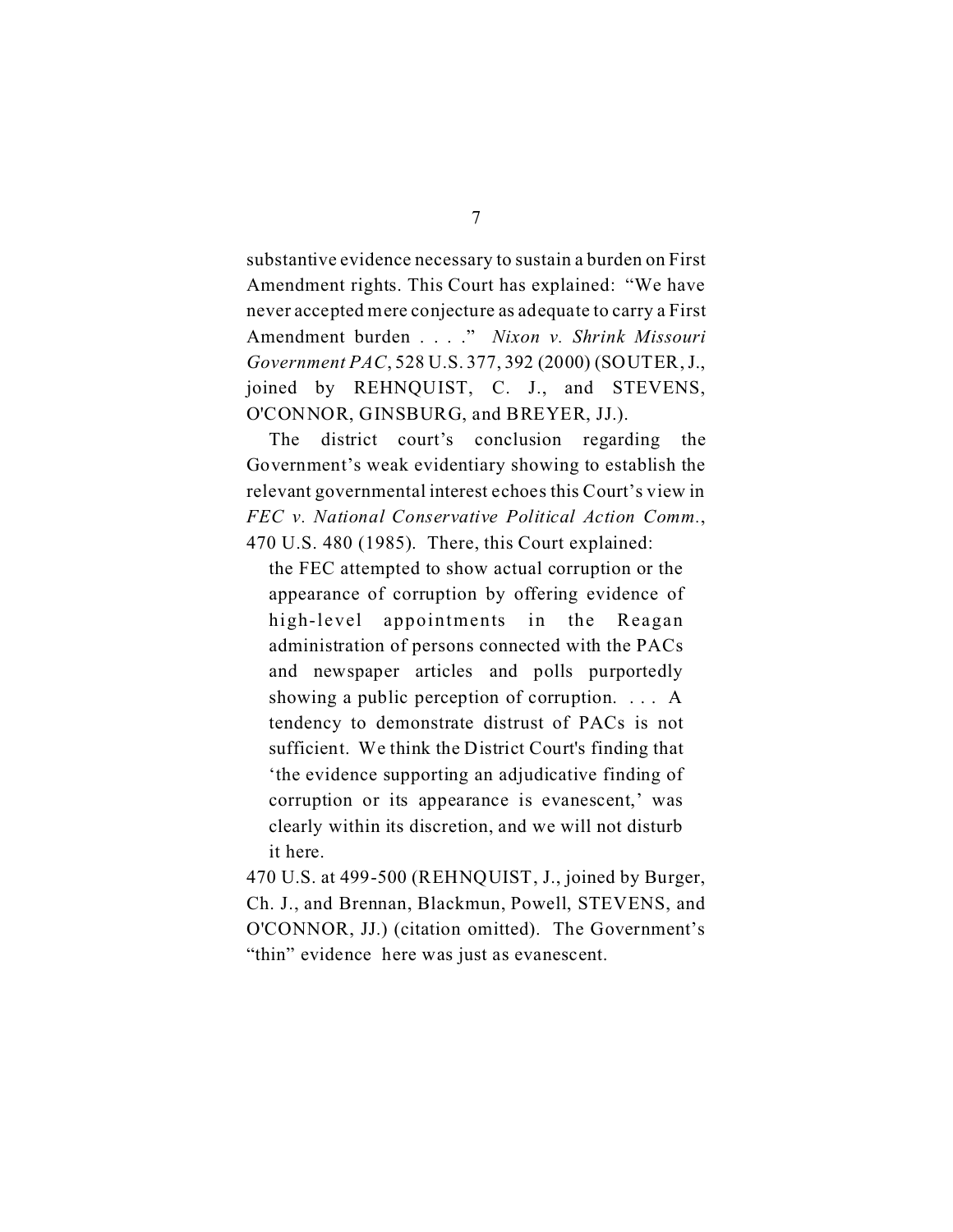#### 1. *Lack of Evidence Provided by the FEC to Congress*.

Senator McCain offered the only explanation for Section 318 in the floor debates of either the House or the Senate:

we believe that wealthy individuals are easily circumventing contribution limits to both political candidates and parties by directing their children's contributions. Indeed, the FEC in 1998 notified Congress of its difficulties in enforcing the current provision. *Its legislative recommendations to Congress that year cited "substantial evidence that minors are being used by their parents, or others, to circumvent the limits imposed on contributors*."<sup>5</sup>

The FEC denied, however, that it had ever "stated in its legislative recommendations that it had 'substantial evidence that minors are being used by their parents, or others, to circumvent the limits imposed on contributors<sup>"6</sup>

2. *Lack of Evidence in the Hands of the FEC*.

The FEC admitted below that it lacked relevant, probative evidence of corruption or the appearance of corruption resulting from contributions by minors to candidates or to committees of political parties. The *Echols* Appellees asked the FEC to admit as true that '[n]o

<sup>5.</sup> 148 Cong. Rec. S2145 (daily ed. March 20, 2002) (statement of Sen. McCain) (emphasis added).

<sup>6.</sup> *See* JA 1756-57 (FEC Response to Request to Admit No. 20).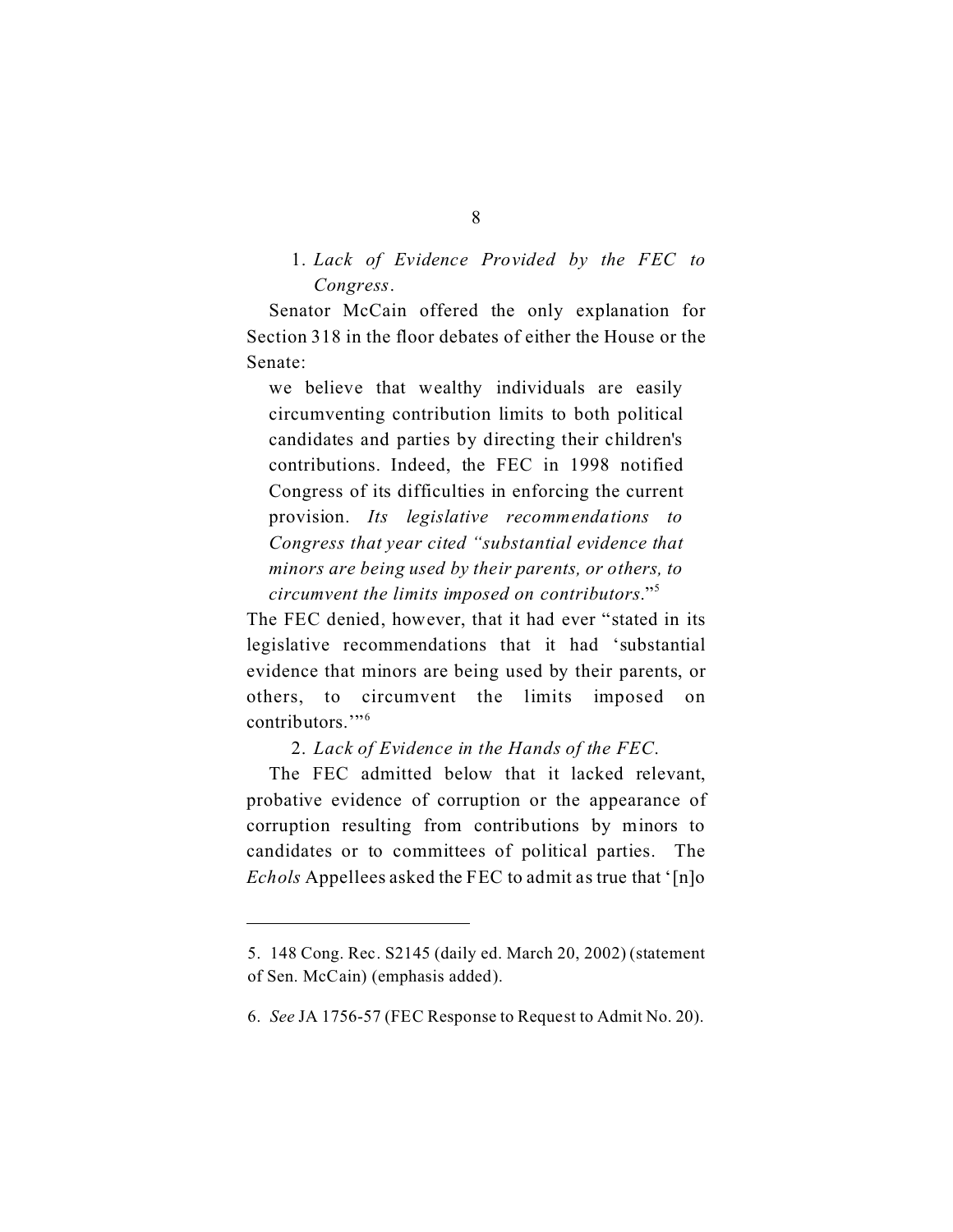present member of Congress" or "other elected federal officer" had "engaged in any corrupt act as a result of contributions by minors to candidates or contributions or donations by minors to committees of political parties."<sup>7</sup> In response, the FEC stated that it had "made a reasonable inquiry into this request, and the information that is readily known or available to it is insufficient to enable the Commission to admit or deny the request."<sup>8</sup>

Not only did the FEC lack evidence of actual corruption, its lacked evidence of an appearance of such corruption. The *Echols* Appellees asked the FEC to admit that "[n]o present member of Congress or any other elected federal officer has an appearance of corruption as a result of contributions by minors or donations by minors to committees of political parties."<sup>9</sup> In response, the FEC again averred that it lacked sufficient information to allow it to admit or deny that fact statement.<sup>10</sup>

It would have been difficult, in any event, for the FEC to provide evidence probative of parental circumvention because the FEC never required the reporting of the ages of donors. *See* 11 C.F.R. 102.9(a)(1) (requiring committees to record name and address only of donors).

<sup>7.</sup> *See* JA 1762-63 (FEC Response to Request to Admit No. 41).

<sup>8.</sup> *See* JA 1762-63 (FEC Response to Request to Admit No. 41).

<sup>9.</sup> *See* JA 1763 (FEC Response to Request to Admit No. 42).

<sup>10.</sup> *See JA* 1763 (FEC Response to Request to Admit No. 42).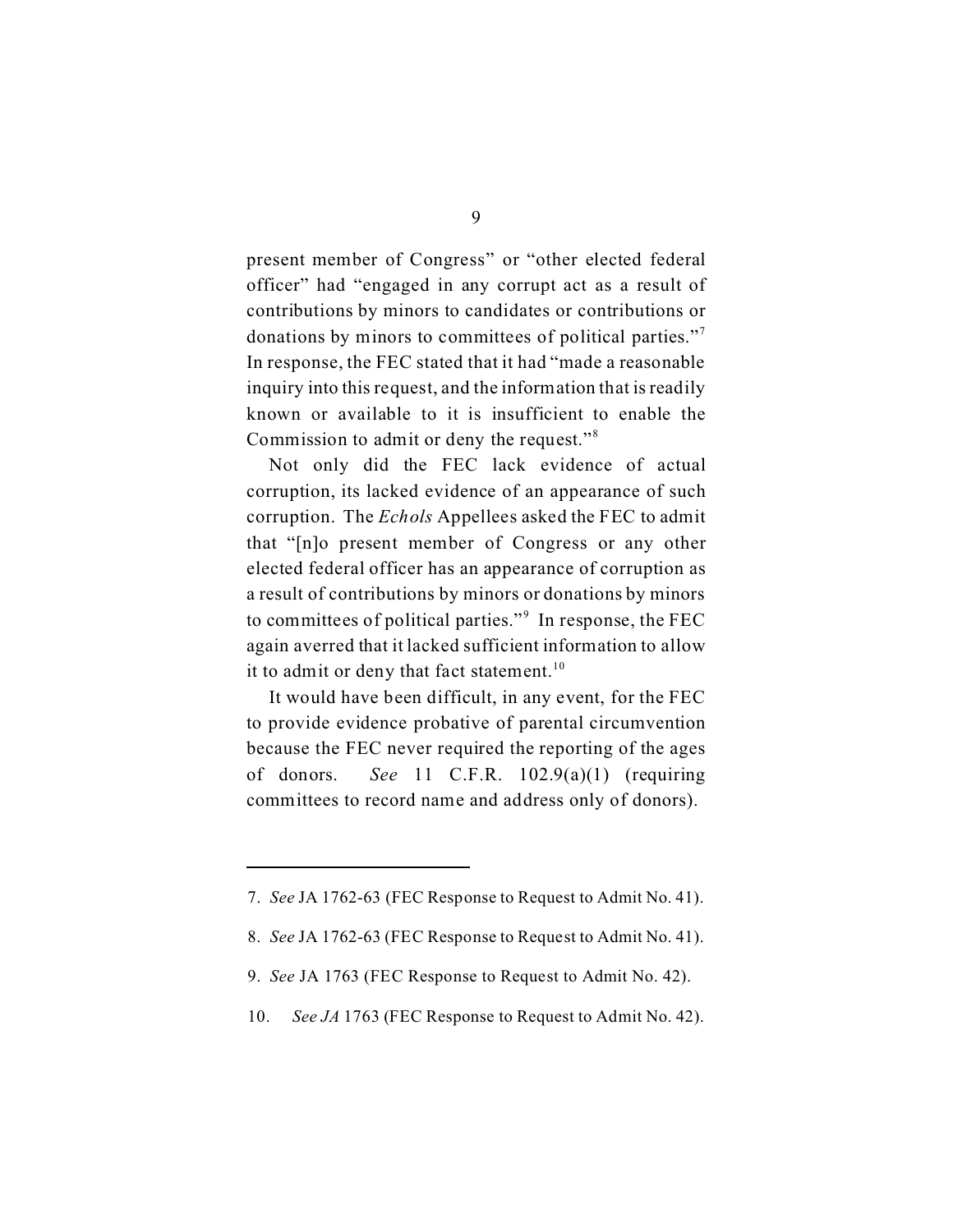#### 3. *Lack of Grasp of "Corrupt Acts" or "Appearance of Corruption" by the FEC*.

The FEC admitted lacking a key prerequisite to the task of identifying and collecting evidence about corruption or the appearance of corruption resulting from political contributions by minors: an understanding of what constitutes corruption or the appearance of it. As noted, the *Echols* Appellees asked the FEC about evidence of corrupt acts or the appearance of corruption. In response, the FEC objected that the terms "any corrupt act" and "has an appearance of corruption" were vague. $<sup>11</sup>$ </sup>

## B. THE GOVERNMENT FAILED TO ESTABLISH AN EVIDENTIARY BASIS SHOWING THAT SECTION 318 WAS CLOSELY DRAWN.

Judge Henderson noted the ample reasons to conclude that Section 318 did not reflect such an exercise in careful tailoring that the ban on political contributions by minors might be described as "closely drawn." Supp. App. 466sa; *see also* Supp. App. 1180-81sa (opinion of Judge Leon) (adopting Judge Henderson's conclusion regarding lack of narrow tailoring). Here, the Government fails to rebut those points.

### 1. *Section 318 Prohibits Even Symbolic Political Contributions by Minors.*

These Appellees have shown the overreaching breadth of Section 318. *See* Op. Br. at 28-30, 45-47. As this Court taught in *Buckley*, 424 U.S. at 30, and as Judge Henderson

#### 10

<sup>11.</sup> *See* JA 1762-63 (FEC Response to Request to Admit Nos. 41 and 42).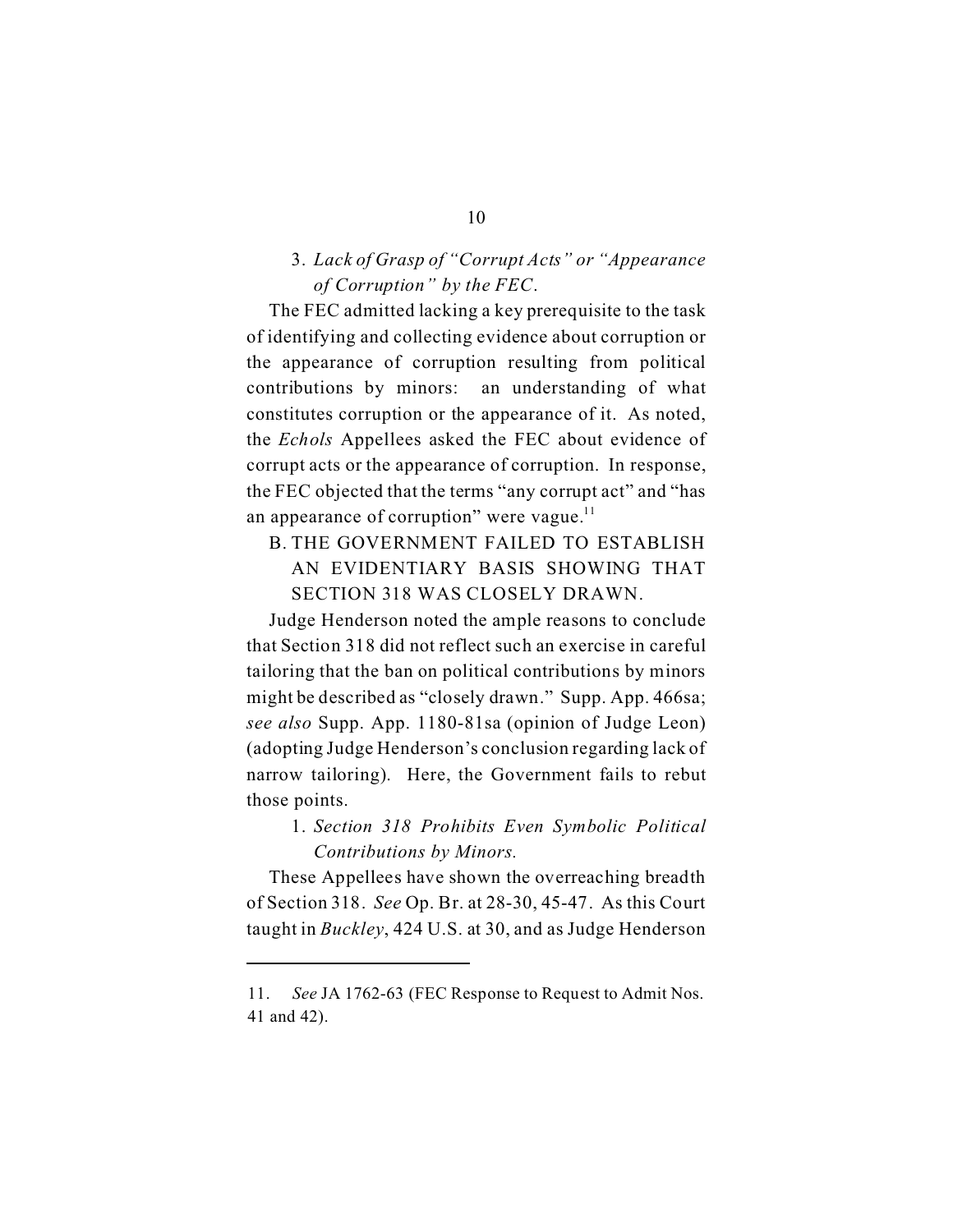noted below, "distinctions in degree become significant . . . when they can be said to amount to differences in kind." Supp. App. 464sa. *Cf. Shrink Missouri Gov. PAC*, 528 U.S. at 402 (BREYER, J., joined by GINSBURG, J.) (concurring) ("[i]n service of these objectives, the statute imposes restrictions of degree. *It does not deny the contributorthe opportunity to associate with the candidate through a contribution*, though it limits a contribution's size") (emphasis added). The complete prohibition of political contributions by minors, however, reflects that kind of significant distinction in degree that amounts to a difference in kind. No mere *limitation* like the contributions ceiling affirmed in *Buckley*, Section 318 is a *ban*. FEC Br. at 134 ("BCRA § 318 bans rather than limits contributions by minors"). Nor is this ban comparable to the "limitation" sustained in *Beaumont*, for corporations remained at liberty to form PACs as a means of supporting candidates of their preference. 123 S. Ct. at 2203-04. Even nominal donations by minors, however, are banned by Section 318. Under a limitation scheme, even a severe one, the symbolic act of giving would have been preserved as a means for minors to express their association with a candidate or a committee of a political  $party$ :<sup>12</sup>

A limitation . . . permits the symbolic expression of support evidenced by a contribution . . . .

*Buckley*, 424 U.S. at 21.

<sup>12.</sup> Four States do just that. *See* Op. Br. at 32 (citing statutes).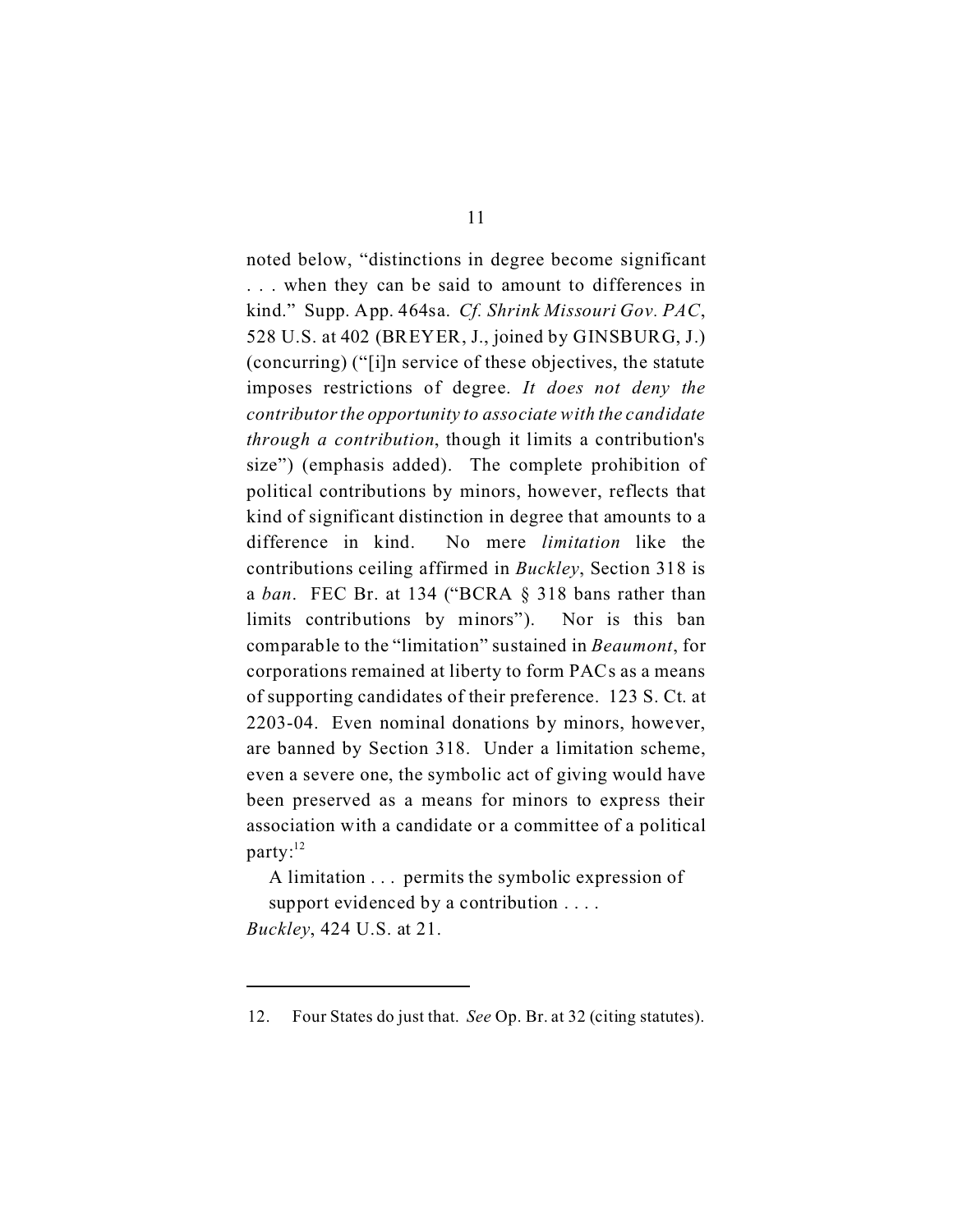## 2. *Section 318 Prohibits Political Contributions by Minors Regardless of the Source of Funds, Potential for Corruption, or the Circumstances of the Minors.*

This Court has construed the Constitution as requiring specificity when regulating in the area of activities protected by the First Amendment. *NAACP v. Button*, 371 U.S. 415, 433 (1963) ("[p]recision . . . must be the touchstone"). By contrast, Section 318 bans *all* donations by *every* minor in *any* amount to *every* candidate for *any* federal office and to *every* committee of *any* political party. Section 318 reflects a careless approach to the crafting of a legislative response.

(a) Banning donations regardless of source

Section 318 is not limited to the donations of funds obtained from parents or guardians. The minors' uncontradicted evidence showed that they had funds from which they could make donations that were not attributable to parental conduit giving. *See* Op. Br. at 9 and n.13; *id*. at 10-11. No ready or apparent nexus exists between parental conduit contributions and donations minors make with money gotten by running a pet-sitting service, working as a church secretary, giving lessons in horsemanship, or by making and selling seasonal crafts. Despite the lack of a nexus, Section 318 bans *all* contributions from minors without regard to source. Such a prohibition is utterly disconnected from Congress's intention to address *parental* circumvention of donation limitations. Section 318 simply does not differentiate donations based on the source from which minors draw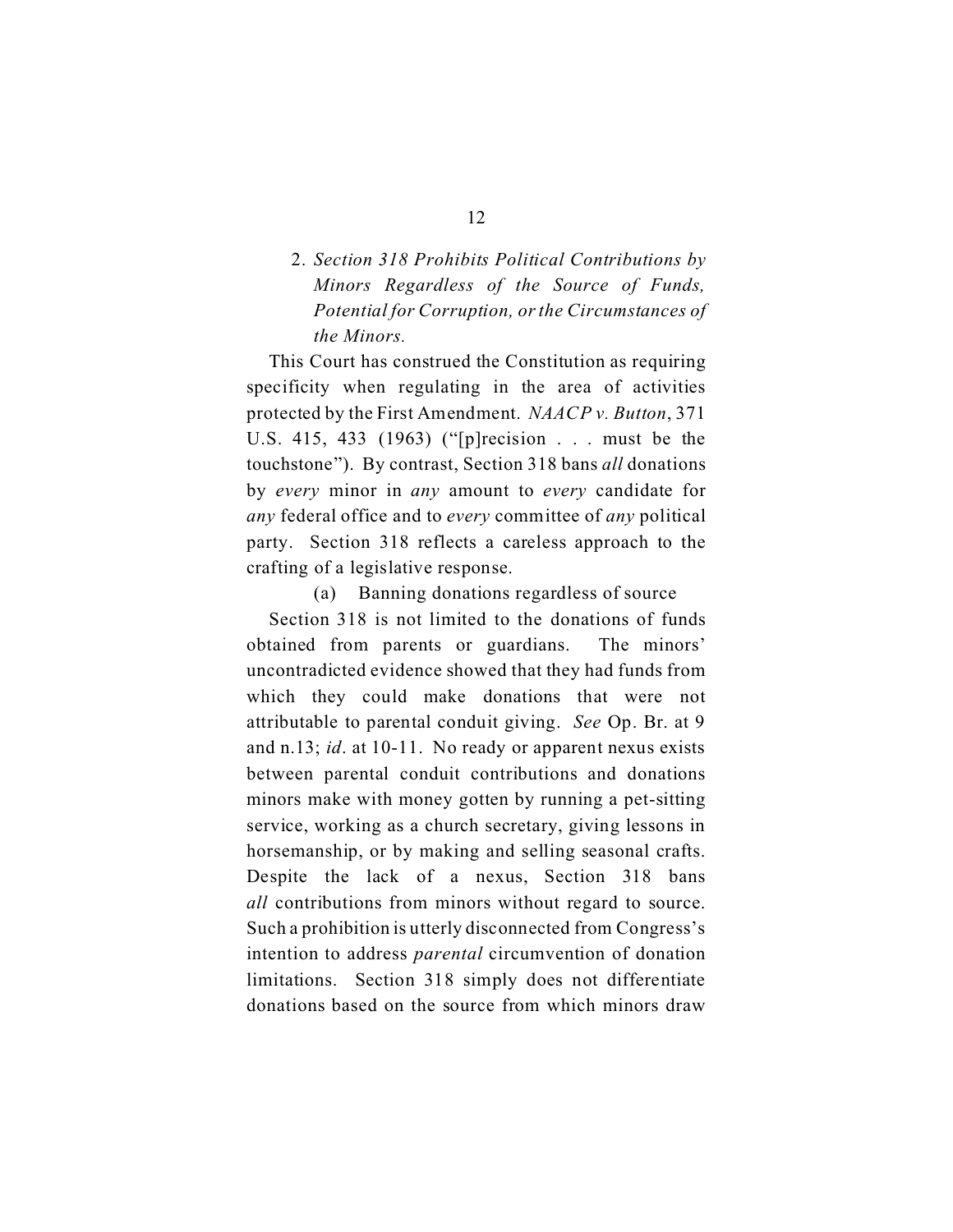their funds: employment, gift, devise, bequeath, or intentional parental circumvention.

(b) Banning de minimus donations

Section 318 bans donations that do present the risk of corruption or the appearance of corruption: donations like Jessica Mitchell's five dollar gift to a candidate,<sup>13</sup> or Barret O'Brock's twenty dollars to his Sunday School teacher when he ran for Congress.<sup>14</sup> If the ban on donations in such *de minimus* amounts is to be justified by the interest in preventing corruption or the appearance of it, the claim is impossible to justify in light of the FECA's tolerance of significantly larger donations from adults. There is simply no sensible explanation why nominal donations of five, ten or twenty dollars present too great risk of corruption when given by minors while the risk of corruption from the contributions by adults remains tolerable until donations exceed two thousand dollars in each election cycle. *See* FEC JS at 57a (BCRA § 307(a)).

> (c) Banning Donations Regardless of the Circumstances of the Minors Affected

In a perfect world, children and their parents would enjoy continuous harmony and accord, including in the choice of candidates for elected office. Section 318 screens reality. Parents and children do not always agree on the merits of political candidates.<sup>15</sup> There is no

<sup>13.</sup> *See* Op. Br. at 22 n.23.

<sup>14.</sup> *See* Op. Br. at 10.

<sup>15.</sup> *See* JA 833-34, Declaration of Zachary White, ¶ 19.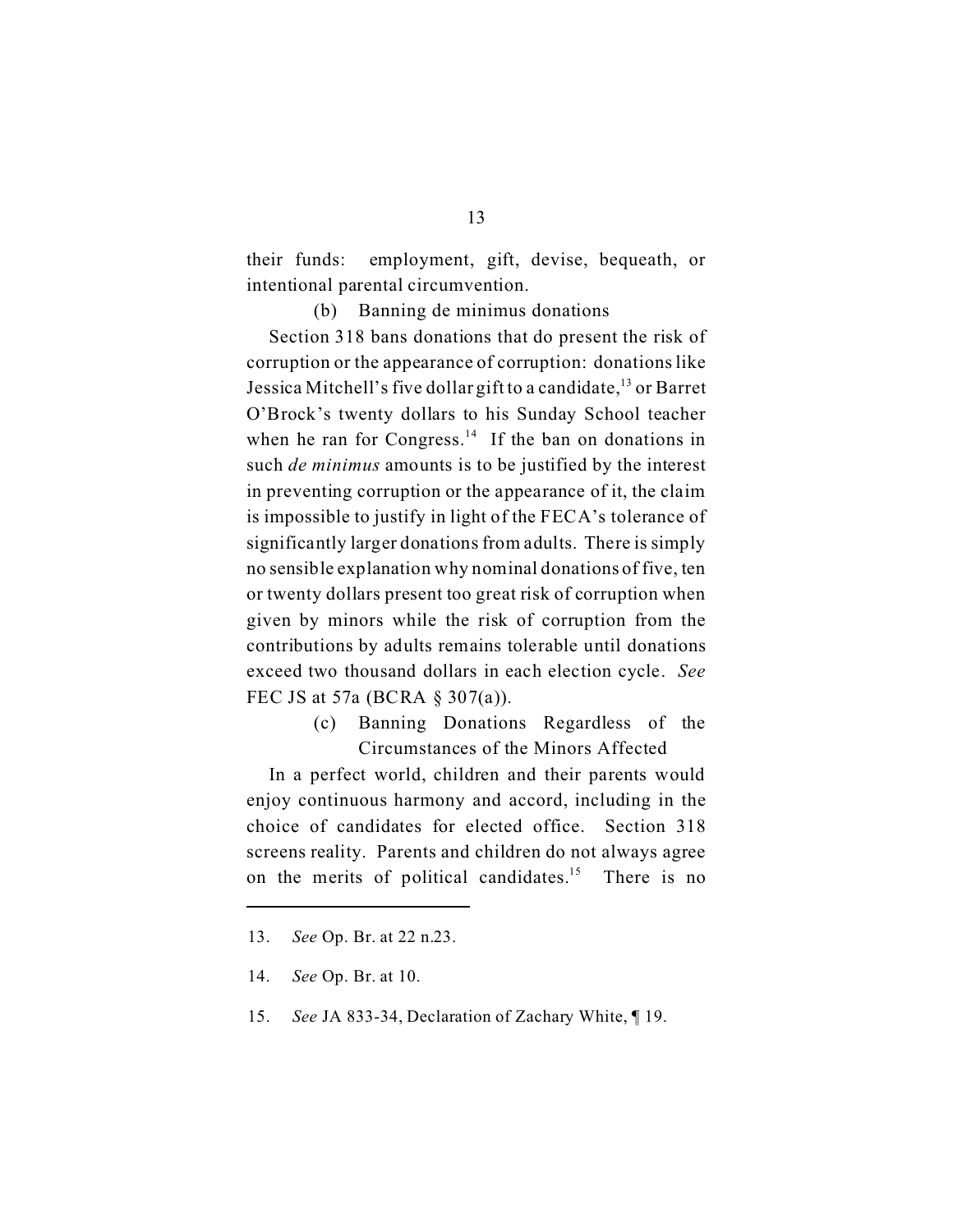principled justification for banning donations made by minors in disagreement with the political opinions and choices of parents.

In a perfect world, the United States would be free from the dangers of international conflict. Section 318 utterly disrespects the self sacrifice and devotion of minors who choose to serve the common good as members of the Armed Forces while still in their minority. Title 10 U.S.C. § 505 (2002). The Government allows minors to serve as airmen, soldiers, Marines and sailors, putting at risk life and limb, but bars them from making political contributions from their meager military pay.

In a perfect world, no minor would be an orphan. But in the real world, Section 318 prohibits political contributions even by orphaned minors whose deceased parents simply cannot use their children as a conduit.

The Government's short-hand assertions regarding the legal status of minors also screens reality in important ways. The Government asserts, "[m]inors have historically been barred from voting, from entering into binding contracts, and from disposing of property." FEC Br. at  $134<sup>16</sup>$  To the contrary of the Government's view, the States take distinct and varied approaches to answering the questions related to what disabilities, if any, State law imposes on minors and when and under what circumstances. While an extended discussion is beyond

<sup>16.</sup> Curiously absent from the Government's argument, however, is any reference to supporting authority for its general propositions.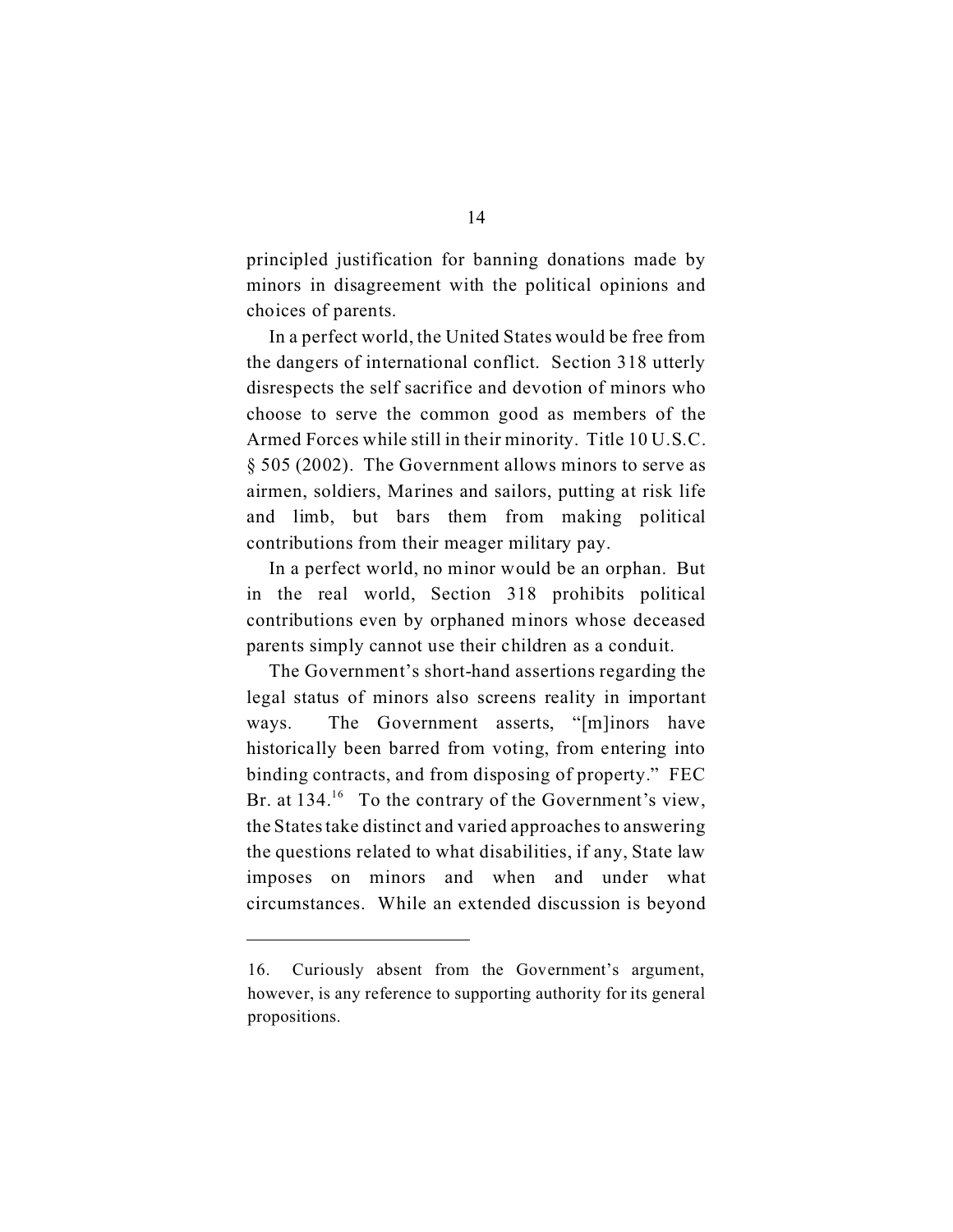the range of pages permitted on reply, a few brief observations serve to fully undermine the Government's assertion.

 First, while attaining majority at age eighteen undoubtedly bears social and personal significance to minors, the law of the Several States recognize that many minors become capable of managing their affairs before turning eighteen. The States in which the minor Appellees reside illustrate the broad variety of approaches under state law.<sup>17</sup> Second, despite the claim that minors traditionally have been barred from entering into contracts, laws across

<sup>17.</sup> The Government's argumentregarding the status of minors at law fails to reflect the variety of approaches taken amongst the States. For example, Alabama, Florida, Georgia and Louisiana – the States of residence of the minor Appellees – have enacted varying provisions regarding the age of majority and regarding the conditions under which a minor below the age of majority may be legally emancipated from the custody, care and control of their parents. *See* Ala. Code § 26-1-1(1) (2002); Ala. Code § 26-13-1(1)-(3) (2002); Ala. Code § 26-13-8 (2002); Fla. Stat. Ann. § 743.07(1) (2001); Fla. Stat. Ann. § 743.01 (2001); Fla. Stat. Ann. § 743.015(1), (7) (2001); Ga. Code Ann. § 39-1-1(a) (2002); La. Civ. Code Ann. art. 29 (2002); La. Civ. Code Ann. art. 385 (2002); La. Civ. Code Ann. art. 3993 (2002).

Moreover, the Government's contention regarding the traditional rule that minors lack capacity to contract fails to reflect the nuances and development of the law in this area. For example, minors may contract for the provision of necessaries and cannot avoid responsibility for payment for such necessaries except in limited circumstances. *See* Ga. Code Ann. § 13-3- 20(a), (b) (2002).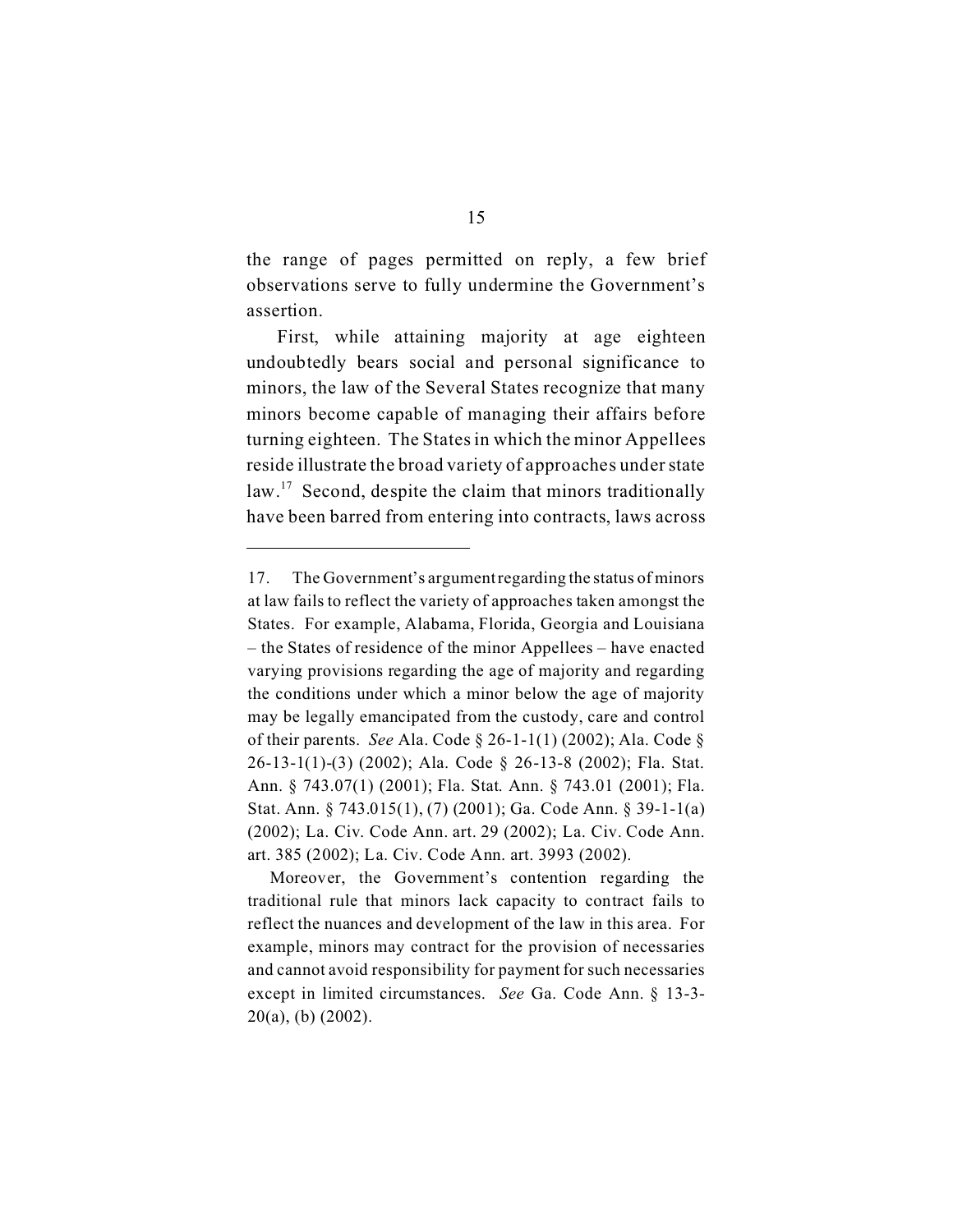the Nation broadly evidence the willingness of the States to permit minors to enter into contractual arrangements in at least one discrete area: employment.<sup>18</sup> Yet, under Section 318, not even fully emancipated minors may make political contributions, not even from funds earned through lawful employment.

3. *Section 318 Prohibits Political Contributions by Minors Even Though the FEC Never Sought a Ban on Contributions*.

There is no pretense of tailoring about the complete ban on political contributions by minors. By contrast, in its Annual Reports, the FEC recommended that Congress take a closely drawn approach to this issue. *See* Op. Br. at 6-7. The FEC variously suggested adopting statutory presumptions regarding donations from minors under the age of sixteen and the adoption of lower minimum ages for eligibility to make political contributions. *Id*.

<sup>18.</sup> Alabama, Florida, Georgia and Louisiana all permit minors to be employed, even at ages as young as 11, although work permits are required, and minors are subject to hour, school and type-of-work restrictions that vary according to age. *See* Code of Ala. § 25-8-33 (2002), *et seq*.; Fla. Stat. § 450.012 (2001), *et seq*.; Ga. Code Ann. § 39-2-1 (2002), *et seq*.; La. R.S. 23:161 (2002), *et seq*.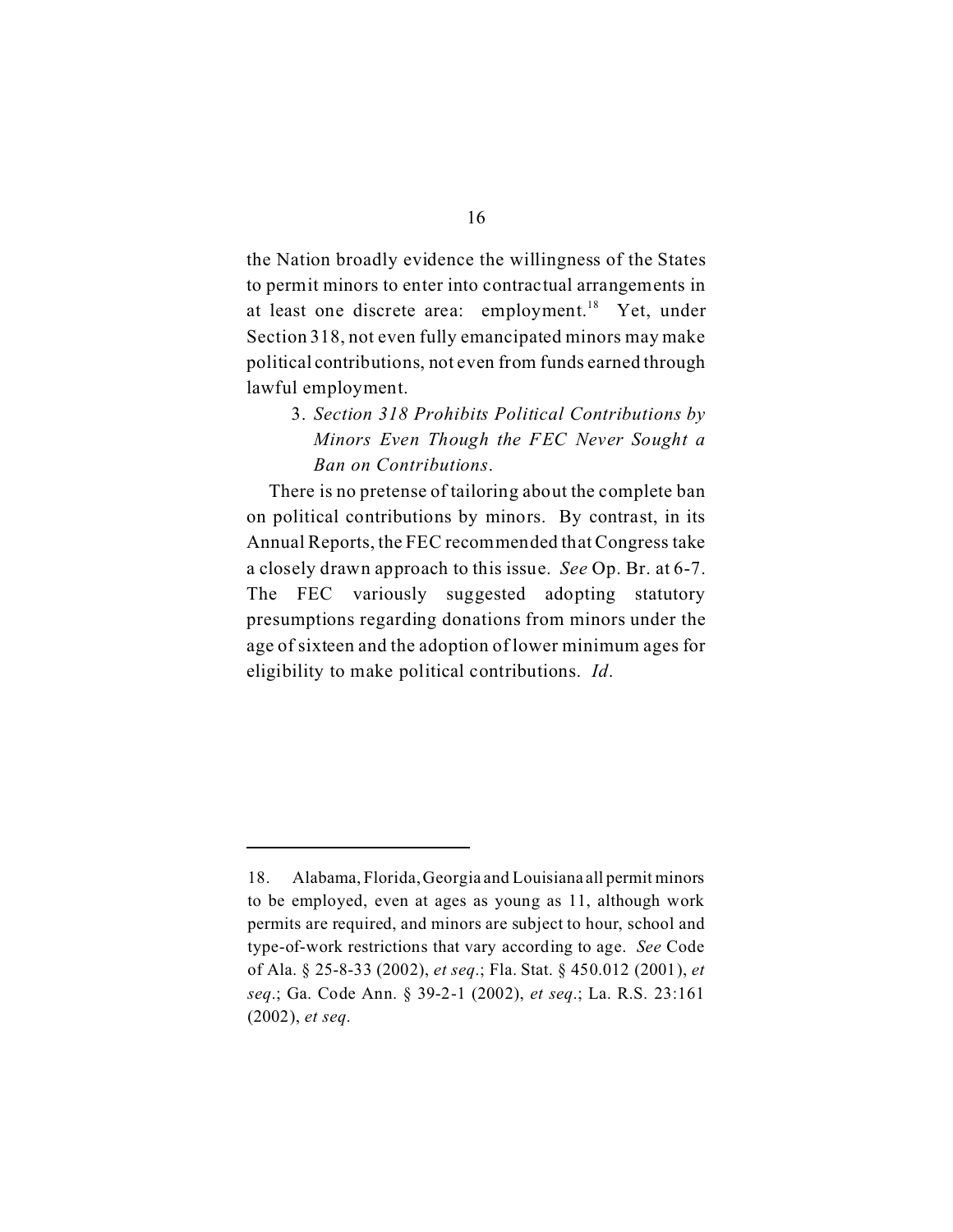## 4. *Section 318 Prohibits Political Contributions by Minors Even Though A Prior FEC Regulation Insured that Donations by Minors were not Conduit Contributions from Parents or Guardians.*

Prior to the enactment of Section 318, the FEC enforced a regulation that insured that contributions from minors were not, in fact, conduit contributions from parents. *See* 11 CFR 110.1(i)(2) (2002 rev. ed.).<sup>19</sup> That regulation focused precisely on the likely means of conduit giving by parents. It required that donations by minors be made knowingly and voluntarily, from funds under the minor's exclusive control, and not from funds given for the purpose of funding such contributions.

The FEC closely drew its regulation to meet the relevant government interests. Congress ignored that model in drawing Section 318: it bears no sign of precision on the important issues of sources of funds,

<sup>19.</sup> The regulation, former 11 CFR 110.1(i)(2) (2002 rev. ed.), permitted contributions by minors so long as:

<sup>(</sup>i) The decision to contribute is made knowingly and voluntarily by the minor child;

<sup>(</sup>ii) The funds, goods, or services contributed are owned or controlled exclusively by the minor child, such as income earned by the child, the proceeds of a trust for which the child is the beneficiary, or a savings account opened and maintained exclusively in the child's name; and

<sup>(</sup>iii) The contribution is not made from the proceeds of a gift, the purpose of which was to provide funds to be contributed, or is not in any other way controlled by another individual.